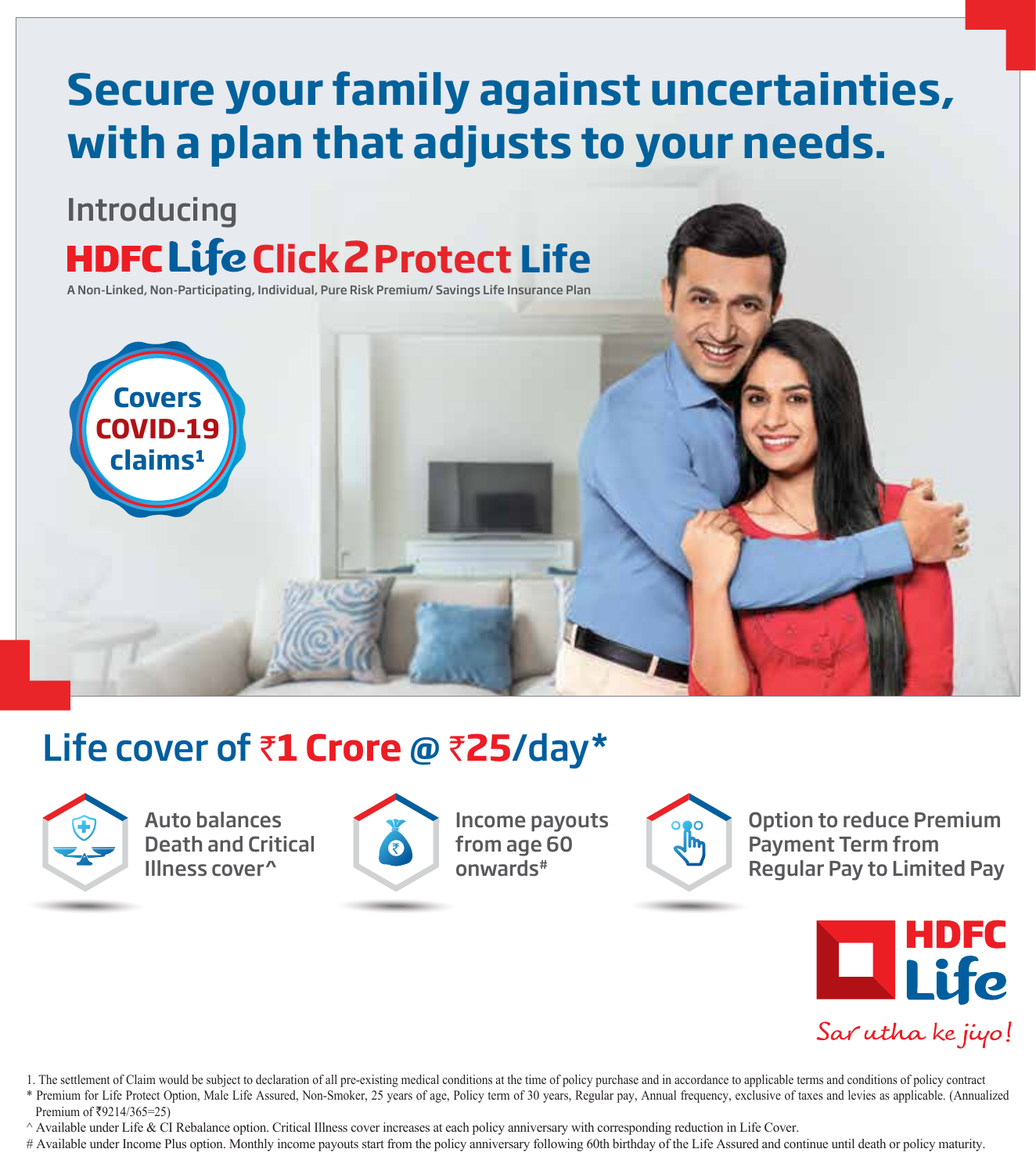Change is the only constant. In a world evolving at an accelerating pace, it is only reasonable that you keep up with the times, or fear being left behind. With evolving priorities and altering lifestyles, it is even crucial to stay protected and secure your family's future against any uncertainty that life may bring. Keeping up with the changing times, HDFC Life is proud to present Click 2 Protect Life, an intelligent term plan that provides benefits as per your altering lifestyle and life stage needs and helps you stay truly protected.

#### Key Features

- Provides comprehensive financial protection to your family
- Option to choose a cover which fits your needs from 3 plan options
- Auto balances Death and Critical Illness benefits with increasing age<sup>^</sup>
- Get income payouts from age 60 onwards under Income Plus Option
- Option to avail cover for Whole of Life\*
- Get back all premiums paid on survival till maturity with Return of Premium option\*\*
- Waiver of Premium on diagnosis of Critical Illness (through WOP CI option)<sup>#</sup>
- Additional Sum Assured on Accidental Death (through ADB option)#
- Special premium rates for female lives and non-tobacco users

#### **Eligibility**

|                             | Life & Cl                                                      | <b>Life Protect</b>                                                                                   |                                     | <b>Income Plus</b>                  |                                                    |
|-----------------------------|----------------------------------------------------------------|-------------------------------------------------------------------------------------------------------|-------------------------------------|-------------------------------------|----------------------------------------------------|
| <b>Plan Option</b>          | Rebalance                                                      | <b>Fixed Term</b>                                                                                     | <b>Whole Life</b>                   | <b>Fixed Term</b>                   | Whole Life                                         |
| Min. Age at Entry           | 18 years                                                       | 18 years                                                                                              | 45 years                            | 30 years                            | 45 years                                           |
| Max. Age at Entry           | 65 years                                                       | 65 years for non-PoS<br>60 years for PoS                                                              | 65 years                            | 50 years                            | 10 Pay: 50 years<br>Single Pay,<br>5 Pay: 55 years |
| Min. Age at Maturity        | 28 years                                                       | 18 years for Non PoS<br>23 years for PoS                                                              | Whole of Life                       | 70 years                            | Whole of Life                                      |
| Max. Age at Maturity        | 75 years                                                       | 85 years for non-PoS<br>65 years for PoS                                                              | Whole of Life                       | 85 years                            | Whole of Life                                      |
| Min. Policy Term            | 10 years                                                       | Single Pay:<br>1 month for Non PoS<br>5 years for PoS<br>Regular Pay: 5 years<br>Limited Pay: 6 years | Whole of Life                       | 70 years -<br>Age at Entry          | Whole of Life                                      |
| Max. Policy Term            | 30 years                                                       | 85 years - Age at<br>Entry for non-PoS<br>65 years - Age at<br>Entry for PoS                          | Whole of Life                       | 40 years                            | Whole of Life                                      |
| <b>Premium Payment Term</b> |                                                                | Single Pay, Regular Pay, Limited Pay<br>(5 to any PPT less than PT)                                   | Limited Pay<br>$(5, 10, 15$ pay $)$ | Single Pay, Limited Pay (5, 10 pay) |                                                    |
| Min. Basic Sum Assured      | ₹20,00,000                                                     | ₹50,000                                                                                               |                                     |                                     |                                                    |
| Max. Basic Sum Assured      | No limit, subject to Board Approved Underwriting Policy (BAUP) |                                                                                                       |                                     |                                     |                                                    |

\*PoS applicable only for Fixed Term option of Life Protect variant; For PoS, the Basic Sum Assured shall be in multiples of INR 50,000. Only Return of Premiums (ROP) & Accidental Death Benefit (ADB) options available; No other optional benefit or rider applicable for PoS

- ^Available under Life & CI Rebalance Option only
- \*Available under Life Protect and Income Plus Options only

\*\*Available as an inbuilt feature under Income Plus Option and on payment of extra premium under Life Protect Option (Fixed Term variant) and Life & CI Rebalance Option. # WoP on diagnosis of CI is available as in inbuilt feature under Life & CI Rebalance Option and on payment of extra premium under Life Protect Option (Fixed Term variant). ADB option is available on payment of extra premium under Life Protect Option.

All ages are expressed as on last birthday. For all ages, risk commences from the date of inception of the contract.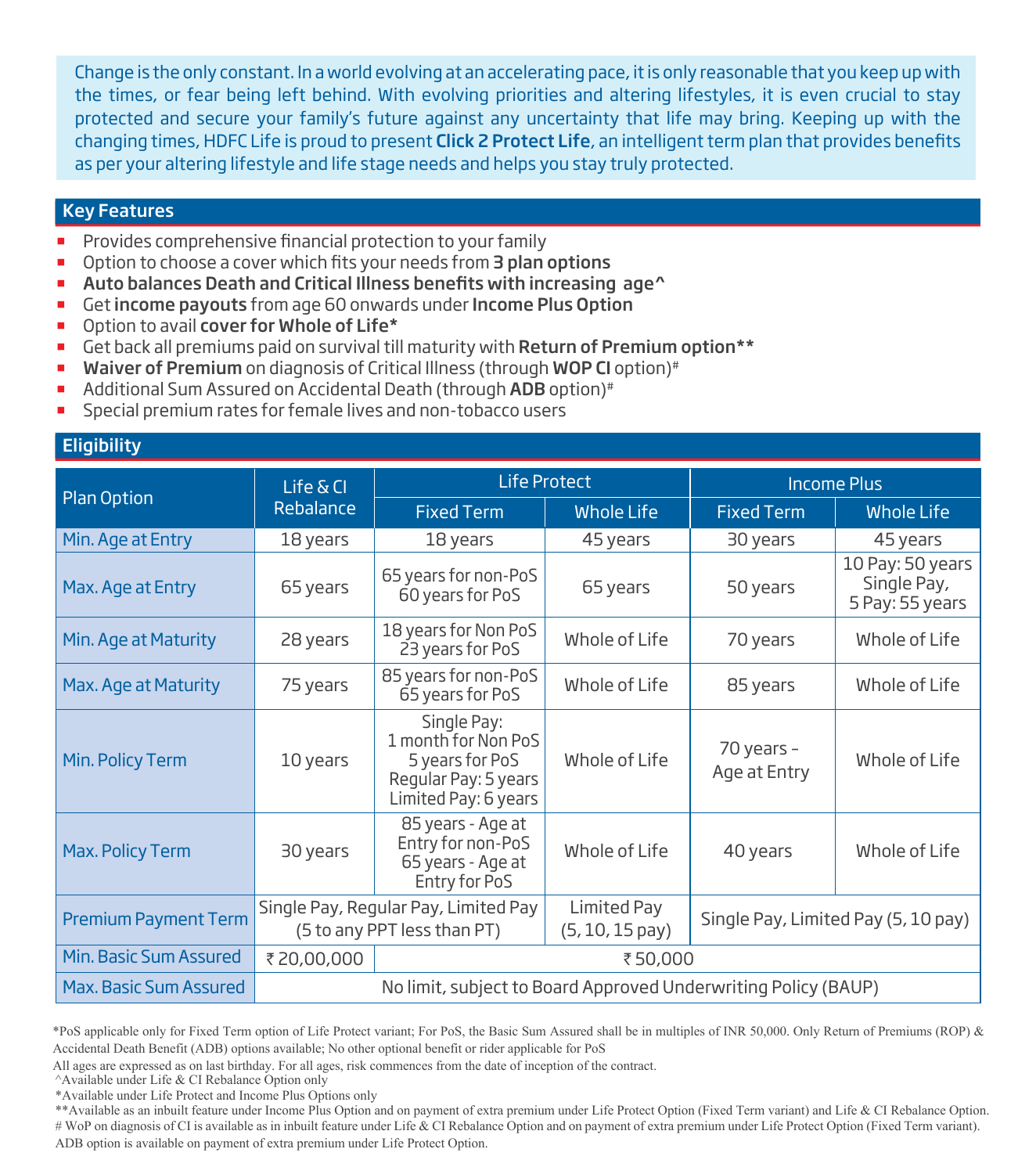Minimum Premiums under various Premium Payment Terms & Premium Frequencies are as mentioned below:

| Premium Payment Term | Premium Frequency | Minimum Premium Per Instalment |  |
|----------------------|-------------------|--------------------------------|--|
| Single Pay (SP)      | Single            | ₹ 59                           |  |
|                      | Annual            | ₹ 205                          |  |
| Limited Pay (LP) /   | Half-yearly       | ₹105                           |  |
| Regular Pay (RP)     | Quarterly         | ₹53                            |  |
|                      | Monthly           | ₹18                            |  |

Premium will vary depending on the plan option chosen.

For non-annual modes, premiums paid are calculated as: Annualized premium multiplied by a conversion factor as given

| Frequency        | <b>Conversion Factor</b> |
|------------------|--------------------------|
| Half-yearly      | 0.5100                   |
| <b>Quarterly</b> | 0.2600                   |
| Monthly          | 0.0875                   |

The product can also be purchased online via company website.

#### Plan Options

You can choose from following 3 plan options –

- 1. Life & CI Rebalance A smart cover which aims to achieve a balance between Death and Critical Illness benefit as you go along in your life. Critical Illness cover increases at each policy anniversary with corresponding reduction in Life Cover. In addition, all future premiums are waived off on detection of any of the covered Critical Illnesses and the life cover continues.
- 2. Life Protect Under this plan option, a lump sum is provided on death of the life assured.
- 3. Income Plus Under this plan option, the Life Assured is covered for the entire policy term and also receives a lump sum payout on maturity along with regular income starting from age 60.

You may choose one of the above plan options at inception of the policy. Plan option once selected cannot be changed during the Policy Term. Benefits under each option are detailed below.

#### Benefits payable under various plan options:

#### 1. Life & CI Rebalance

Under this plan option, Basic Sum Assured chosen by you will be split between Life Cover SA and Critical Illness SA (CI SA). At the beginning of the cover, Life Cover SA is set at 80% of Basic Sum Assured and CI SA is set at 20% of Basic Sum Assured. For an in-force policy, at every policy anniversary, starting from the first policy anniversary, CI SA will increase every year and Life Cover SA will decrease by the same amount. This amount will be calculated as follows:

#### 30% x Basic Sum assured / Policy Term

Basic Sum Assured (Life Cover SA + CI SA) will remain the same throughout the policy term.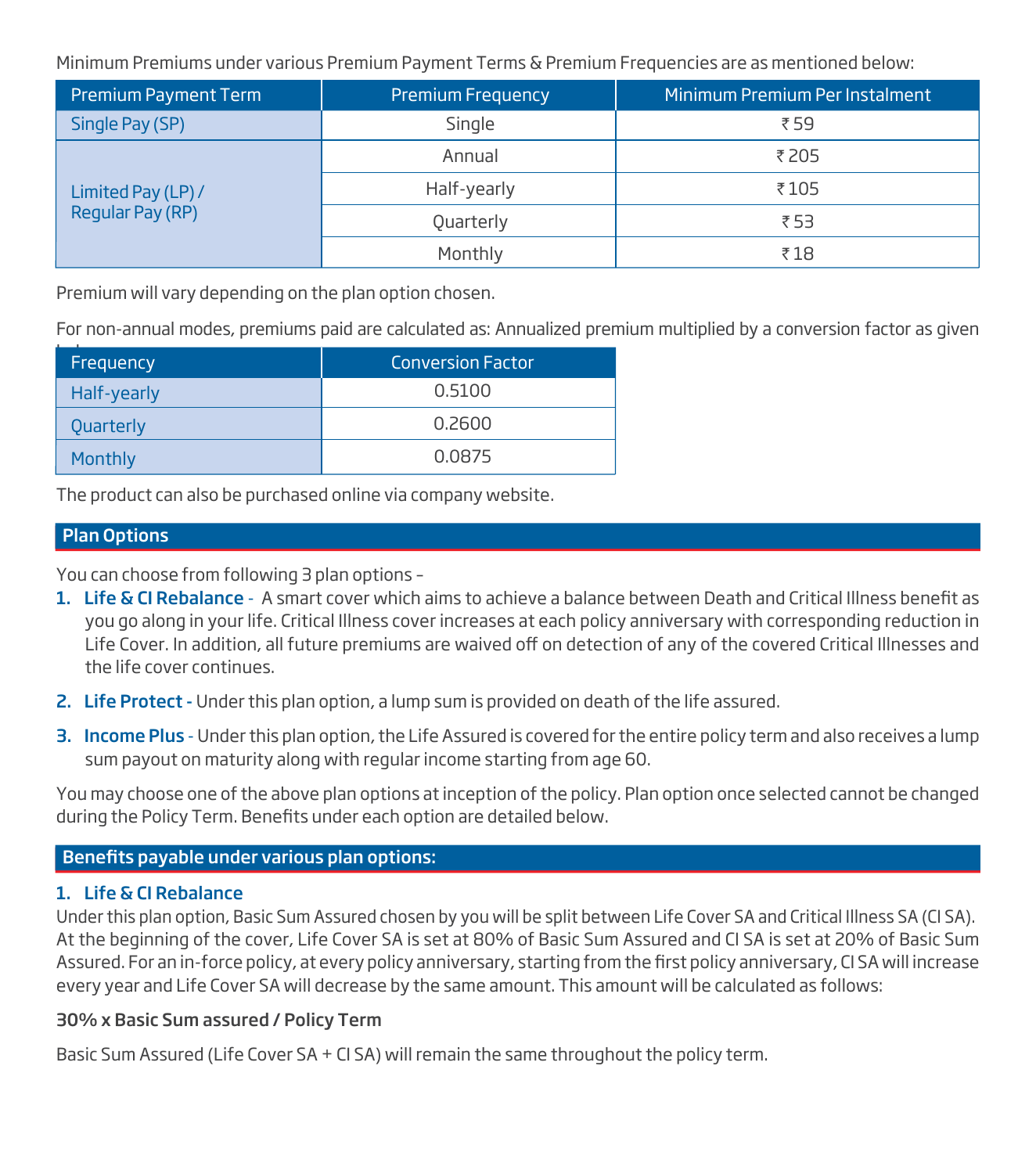Example: for Basic Sum Assured of 50 lakhs and policy term of 10 years, benefit structure will vary over the term as follows:

| Policy Year | Life Cover SA | CI SA       | <b>Policy Year</b> | Life Cover SA | CI SA     |
|-------------|---------------|-------------|--------------------|---------------|-----------|
|             | 40.0 lakh     | 10.0 lakh   |                    | 32.5 lakh     | 17.5 lakh |
|             | 38.5 lakh     | $11.5$ lakh |                    | 31.0 lakh     | 19.0 lakh |
|             | 37.0 lakh     | 13.0 lakh   | 8                  | 29.5 lakh     | 20.5 lakh |
|             | 35.5 lakh     | 14.5 lakh   | 9                  | 28.0 lakh     | 22.0 lakh |
|             | 34.0 lakh     | 16.0 lakh   | 10                 | 26.5 lakh     | 23.5 lakh |

Once a Critical Illness claim is made, the Life Cover SA will be fixed at the then applicable level and the same SA will continue until the end of policy term.

Example: Mr. Xavier, a 45 years old gentleman, buys the Life & CI Rebalance option of HDFC Life Click 2 Protect Life for a policy term of 20 years, regular pay, and avails a basic sum assured of  $*1,00,00,000$ . He pays a premium of  $*68,295$ annually.

He is diagnosed with a Critical Illness in the 7<sup>th</sup> policy year. His future premiums are waived off and he receives ₹29,00,000 as lump sum Critical Illness benefit. His Life Cover SA is now fixed at ₹71,00,000.

Mr. Xavier passes away in the 13<sup>th</sup> policy year. His nominee will receive a lump sum death benefit of  $\bar{\tau}$ 71,00,000. Total Premiums Paid: ₹4,78,065

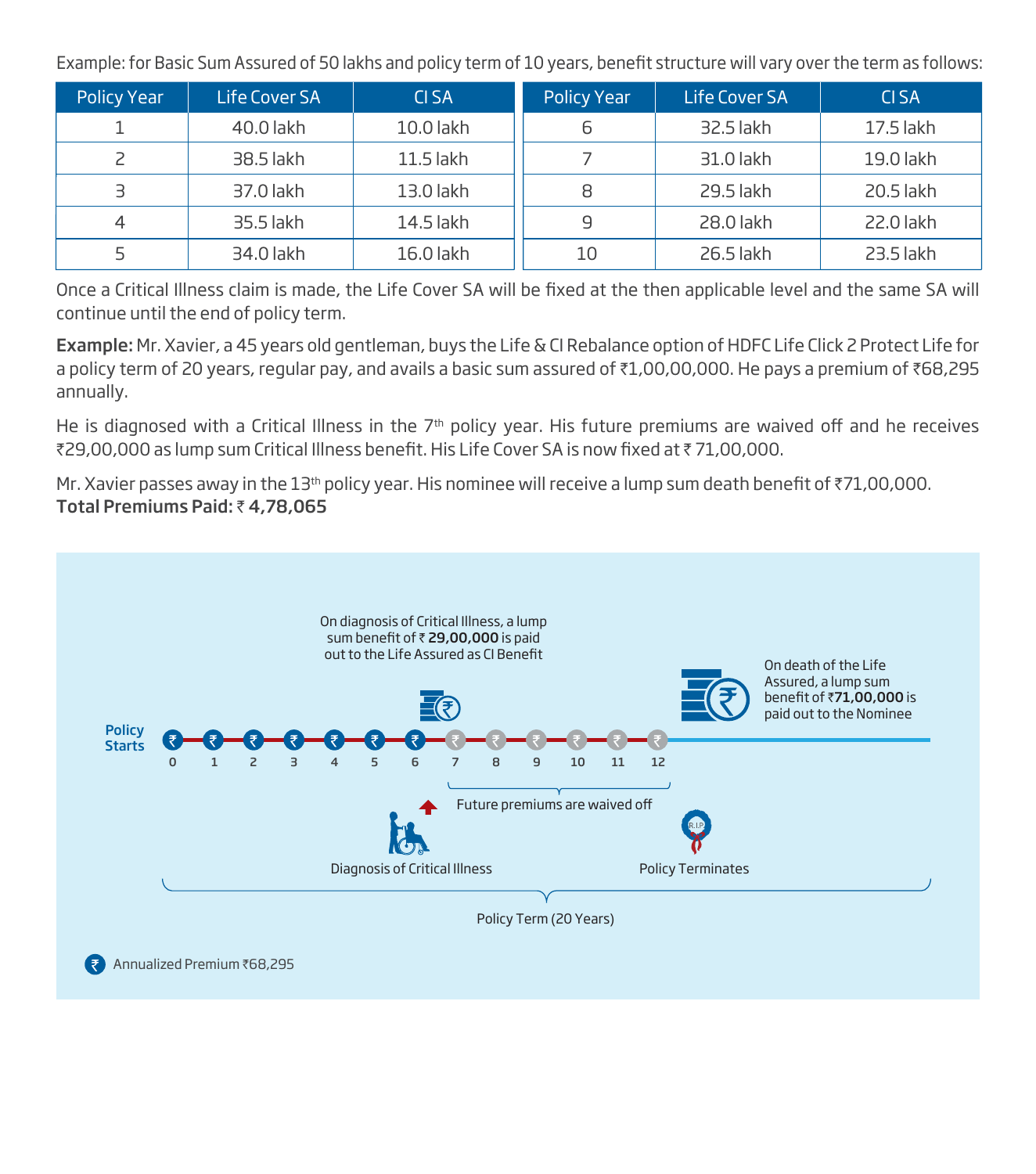#### Death Benefit:

"Death Benefit" is payable as a lump sum to your Nominee if you, the Life Assured die during the policy term. It is the highest of:

- **Sum Assured on Death**
- 105% of Total Premiums Paid
- $\blacksquare$  Life Cover SA

Sum Assured on Death for Single Pay (SP) is the higher of:

- 125% of Single Premium
- **Sum Assured on Maturity**

Sum Assured on Death for other than Single Pay (Limited Pay and Regular Pay) is the higher of:

- 10 times of the Annualized Premium
- **Sum Assured on Maturity**

#### Where,

Annualized Premium is the premium amount payable in a year chosen by the policyholder, excluding taxes, rider premiums, underwriting extra premiums and loadings for modal premiums, if any.

Total Premiums Paid are the total of all the premiums received, excluding any extra premium, any rider premium and taxes. In case ROP option has been selected, Total Premiums Paid includes premium paid for base plan option and the additional premium paid for ROP option.

Sum Assured on Death is the absolute amount of benefit which is quaranteed to become payable on death of the life assured in accordance with the terms and conditions of the policy or an absolute amount of benefit which is available to meet the health cover.

Basic Sum Assured is the amount of sum assured chosen by the policyholder.

Sum Assured on Maturity is the amount which is guaranteed to become payable on maturity of the policy, in accordance with the terms and conditions of the policy.

## Benefit on diagnosis of Critical Illness:

On diagnosis of any of the covered critical illnesses, the applicable Critical Illness (CI) SA at the time of diagnosis of the disease, will be payable to you.

In addition, all future premiums payable under the plan will be waived off and the life cover continues.

Please refer the section on "Critical Illnesses covered" for list of Critical Illnesses covered and denitions and exclusions relating to the same.

#### **Maturity Benefit:**

On survival until Maturity, Sum Assured on Maturity will be payable.

Sum Assured on Maturity will be equal to the Total Premiums Paid if ROP benefit is selected, Nil otherwise.

Upon the payment of death or maturity benefit as above, the policy terminates and no further benefits are payable.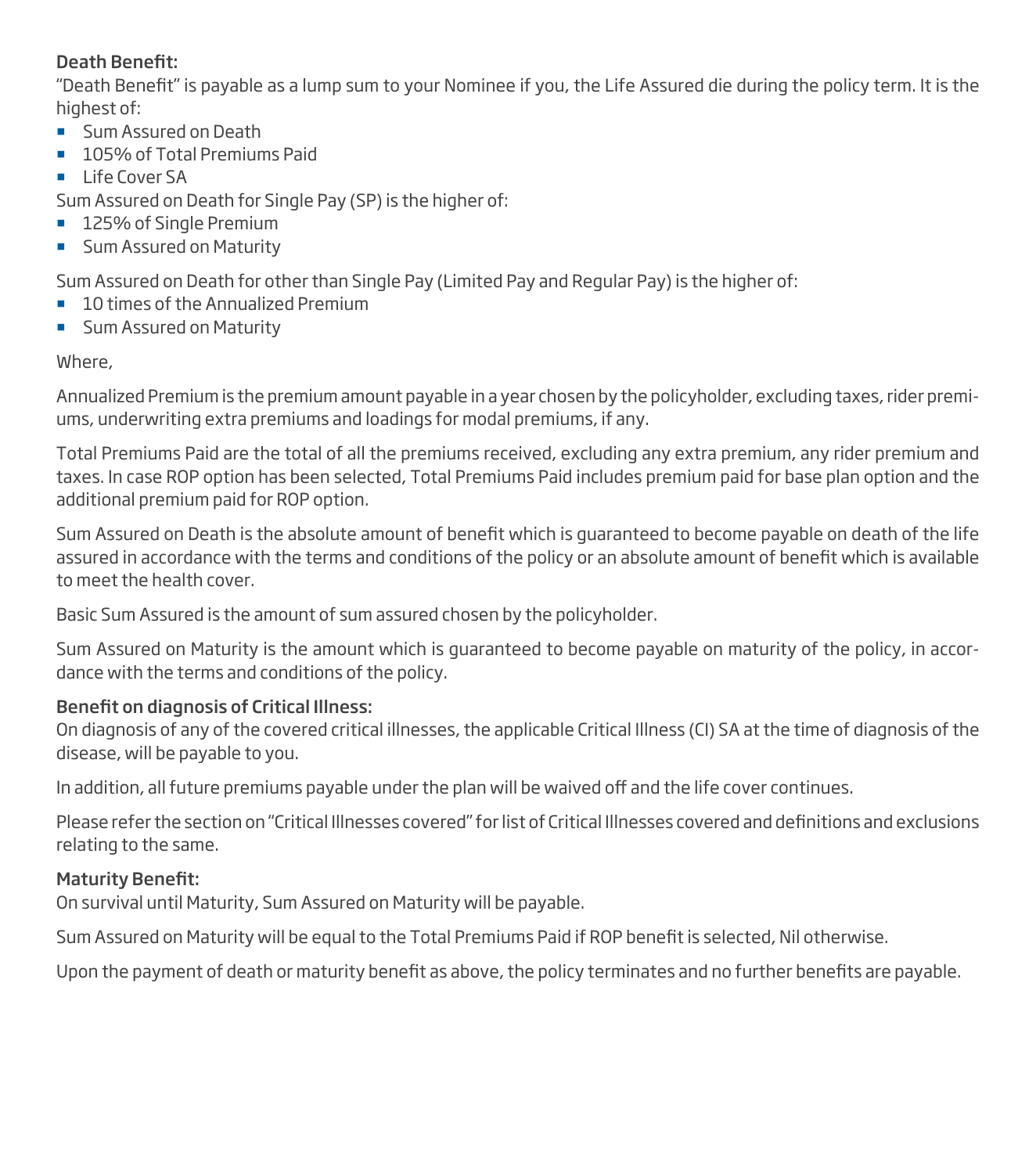#### 2. Life Protect

Under this plan option, you are covered for death during the policy term. In case of your unfortunate demise during the policy term, your nominee gets a lump sum benefit.

Example: Mr. Bansal, a 35 years old gentleman, buys the Life Protect Option of HDFC Life Click 2 Protect Life for a policy term of 40 years, regular pay, and avails a level cover of  $\bar{\tau}$  1,00,00,000 by paying a premium of  $\bar{\tau}$ 19,640 annually.

Mr. Bansal passes away in the 7<sup>th</sup> policy year. His nominee will receive a lump sum benefit of  $\bar{\tau}1$ ,00,00,000. Total Premiums Paid:  $\bar{z}$  1,37,480



#### Death Benefit:

"Death Benefit" is payable as a lump sum to your Nominee if you, the Life Assured die during the policy term. It is the higher of:

- **Sum Assured on Death**
- 105% of Total Premiums Paid

Sum Assured on Death for Single Pay (SP) is the highest of:

- 125% of Single Premium
- **Sum Assured on Maturity**
- **Basic Sum Assured**

Sum Assured on Death for other than Single Pay (Limited Pay and Regular Pay) is the highest of:

- 10 times of the Annualized Premium
- **Sum Assured on Maturity**
- **Basic Sum Assured**

#### **Maturity Benefit:**

On survival until Maturity, Sum Assured on Maturity will be payable.

Sum Assured on Maturity will be equal to the Total Premiums Paid if ROP benefit is selected, Nil otherwise.

Upon the payment of death or maturity benefit as above, the policy terminates and no further benefits are payable.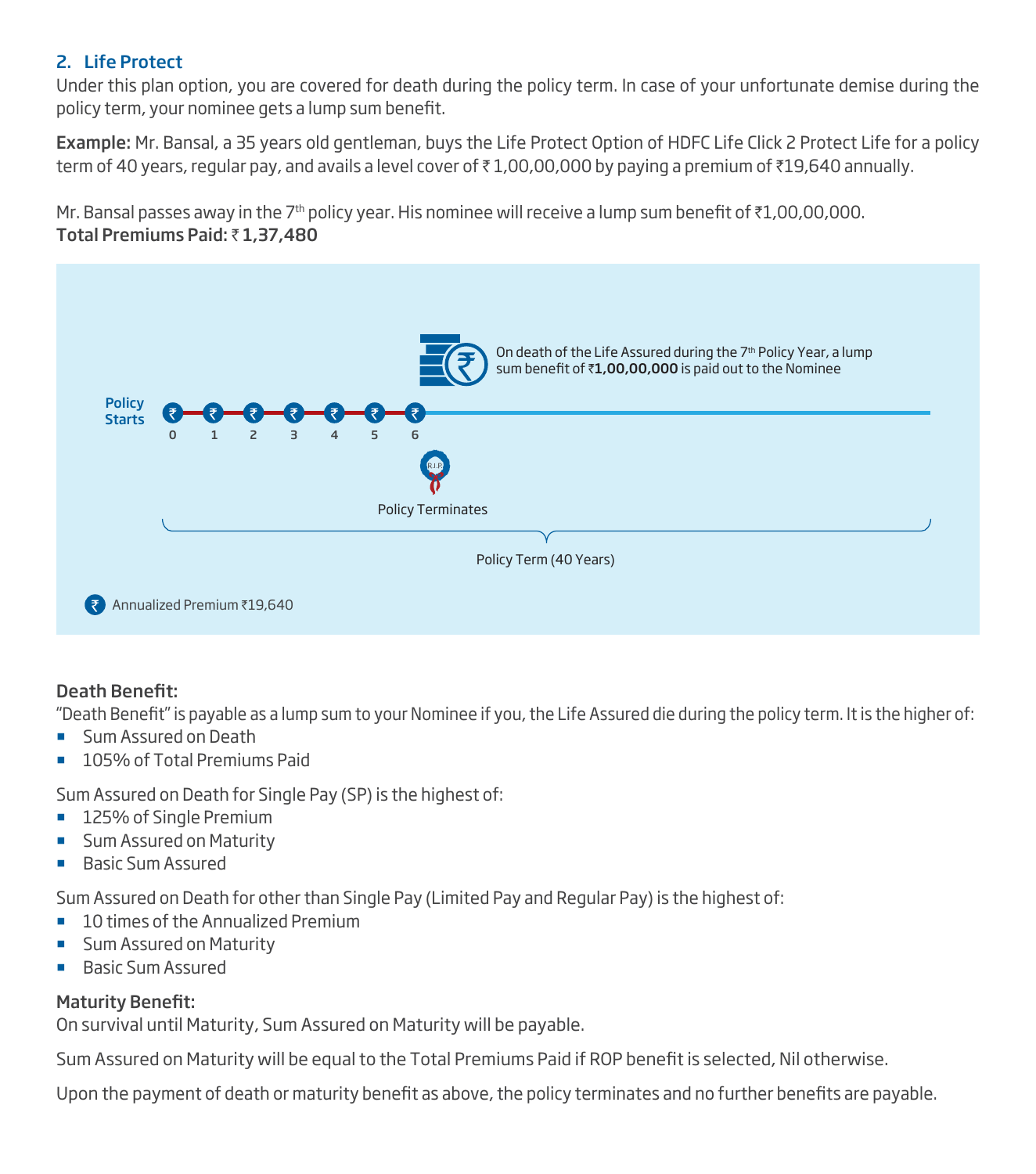#### 3. Income Plus

This option provides you with a life cover for the chosen policy term and regular monthly income from age 60 onwards along with a lump sum payout on maturity. Monthly income of 0.1% of the Basic Sum Assured shall be paid in arrears, starting from the policy anniversary following your 60<sup>th</sup> birthday and continues until your death or policy maturity, whichever occurs earlier. The Survival Benefits already paid out shall be deducted from the Death Benefit payable to the Nominee.

You may choose maturity ages as per the below table, subject to eligibility criteria mentioned above under Eligibility –

| Option       | <b>Fixed Term</b>      | Whole Life    |
|--------------|------------------------|---------------|
| Maturity Age | 70, 75, 80 or 85 years | Whole of Life |

Example: Mr. Singh, a 45 years old gentleman, buys the Income Plus option of HDFC Life Click 2 Protect Life with premium payment term of 5 years and coverage for Whole of Life and avails a Basic Sum Assured of ₹1,00,00,000. He pays a premium of ₹5,08,837 annually.

He starts receiving regular monthly income of  $\bar{\tau}$  10,000 from the start of 16<sup>th</sup> policy year (after attaining age 60 years).

He passes away in the first month of 20<sup>th</sup> policy year. His nominee will receive a lump sum death benefit of ₹95,20,000. Total Premiums Paid: ₹25,44,185



#### Death Benefit:

"Death Benefit" is payable as a lump sum to your Nominee if you, the Life Assured die during the policy term. It is the higher of:

- **Sum Assured on Death**
- 105% of Total Premiums Paid

less total Survival Benefits paid out till the date of death

Sum Assured on Death for Single Pay (SP) is the highest of:

- 125% of Single Premium
- **Sum Assured on Maturity**
- **Basic Sum Assured**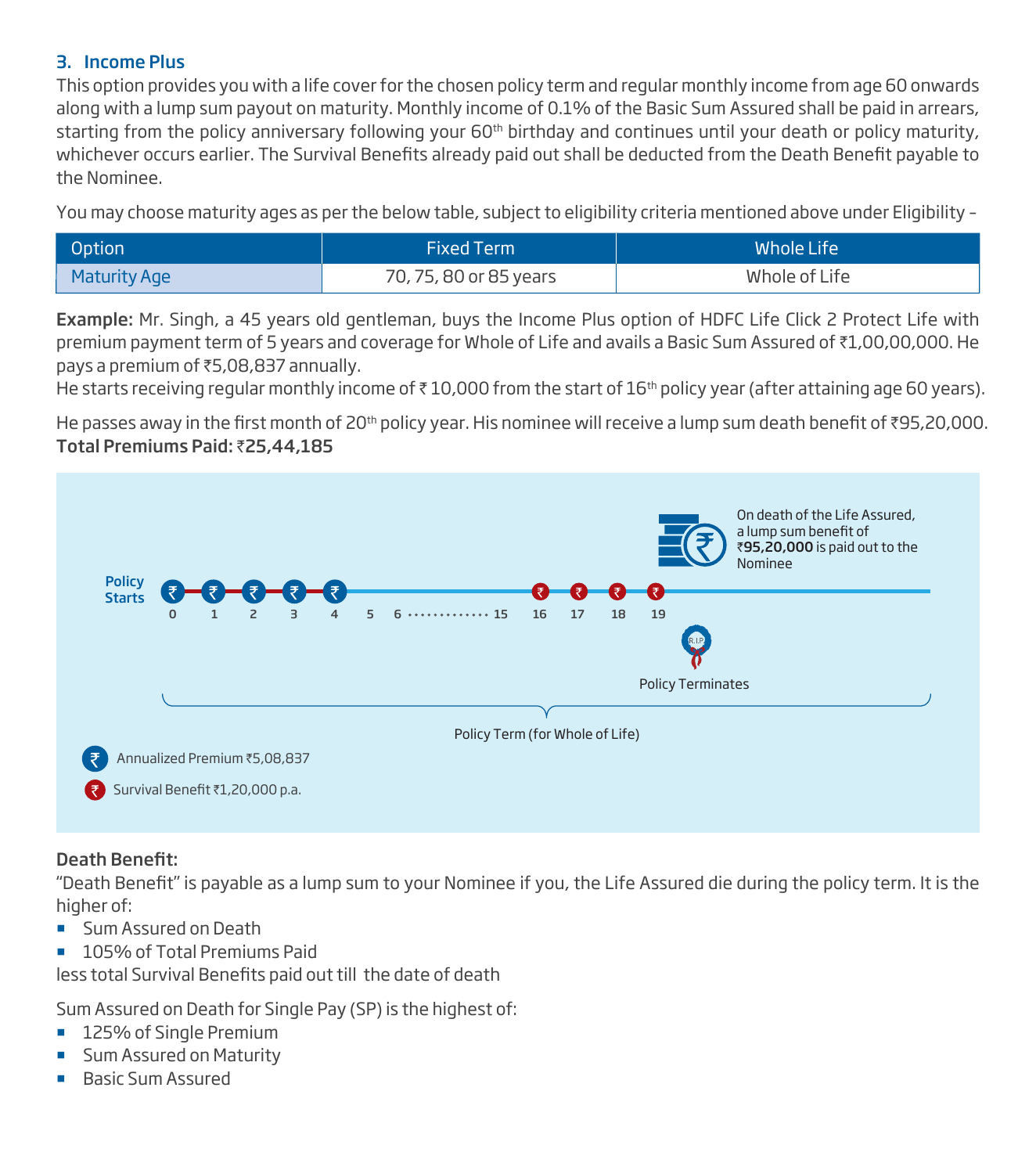Sum Assured on Death for other than Single Pay (Limited Pay and Regular Pay) is the highest of:

- 10 times of the Annualized Premium
- **Sum Assured on Maturity**
- **Basic Sum Assured**

#### Survival Benefit:

On your survival during the policy term provided all due premiums have been paid, an income equal to 0.1% of Basic Sum Assured will be payable to you at the end of every month, following policy anniversary after your attaining age 60 years, until death or end of the policy term, whichever occurs first.

#### Maturity Benefit:

For Fixed Term:

On Survival until Maturity, Sum Assured on Maturity will be payable.

Sum Assured on Maturity will be equal to Max (110% of Total Premiums Paid less total Survival Benefits paid out, 0)

For Whole Life: NIL

Upon the payment of death or maturity benefit as above, the policy terminates and no further benefits are payable.

#### Add-on benefits available under the Product:

#### 1. Return of Premium (ROP) option

You may choose to opt for this benefit under plan option as per below table:

| Option              |            | Allowed to opt for ROP option? |
|---------------------|------------|--------------------------------|
| Life & CI Rebalance |            |                                |
| Life Protect        | Fixed Term | Yes                            |
|                     | Whole Life |                                |
| Income Plus         | Fixed Term | No.                            |
|                     | Whole Life |                                |

If you choose this plan option, you will have to pay an additional premium over and above the premium payable for the base plan option chosen and you will receive a return of 100% of the Total Premiums Paid as a lump sum, upon survival until maturity.

This add-on option will be available for:

- All policy terms between 10 and 40 years for Single, Regular and 5 Pay.
- All policy terms between 15 and 40 years for 8, 10 and 12 Pay.

#### 2. Waiver of Premium on CI (WOP CI) Option

If you choose this add-on option, all future premiums payable under the plan will be waived, if you, the life assured are diagnosed with any of the covered critical illnesses.

This option will be available only where PPT is at least 5 years and Life Protect Option with Fixed Term is selected. An additional premium (over and above the premium payable for the base plan) will be payable if this add-on option is chosen.

#### 3. Accidental Death Benefit (ADB) Option

If you choose this add-on option, an additional amount equal to 100% of Basic Sum Assured will be payable to the Nominee on your (Life Assured's) death due to accident during the policy term. This option will be available only where Life Protect Option has been selected.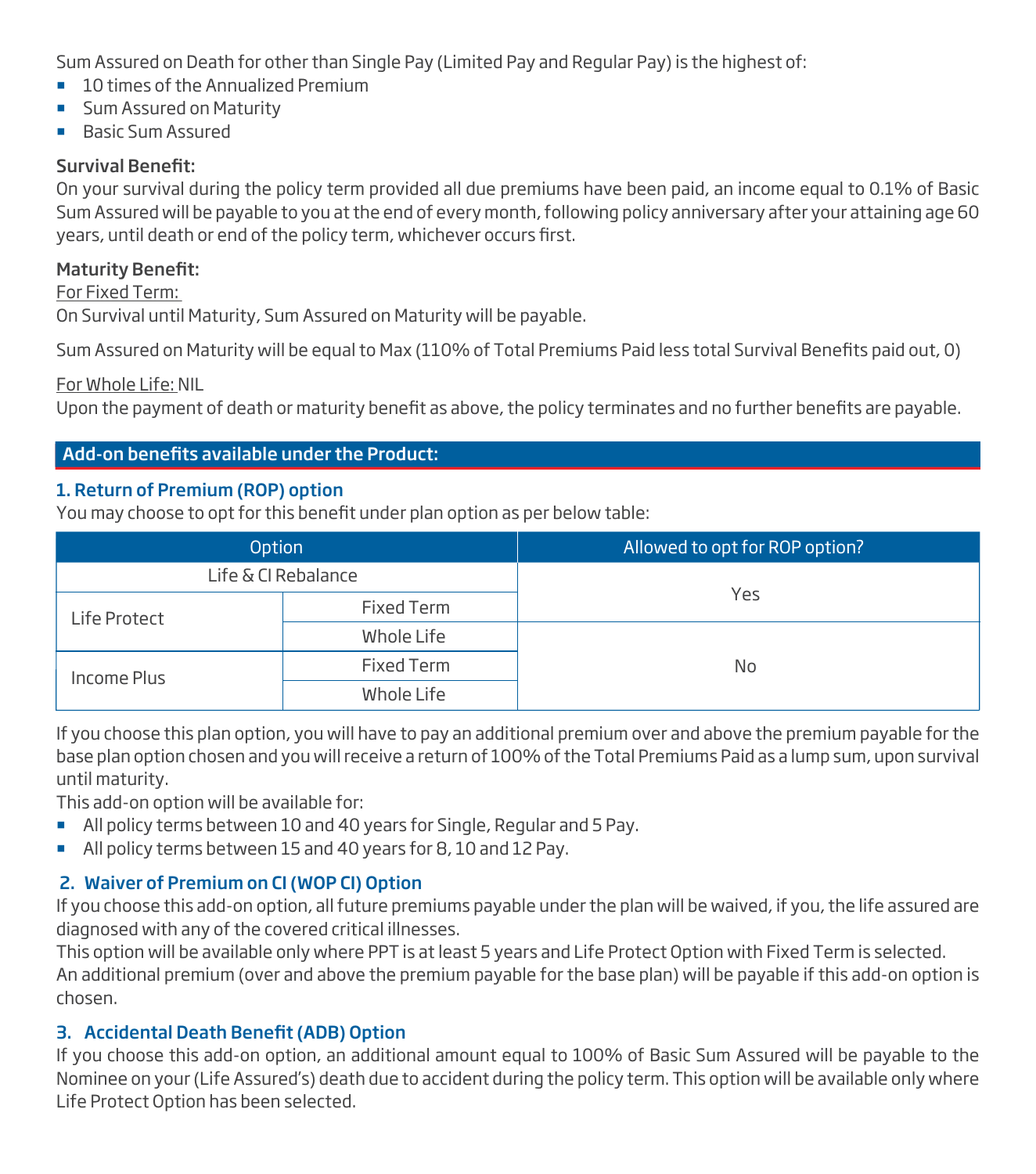An additional premium (over and above the premium payable for the base plan) will be payable if this add-on option is chosen.

#### 4. Alteration of premium payment frequency

You have an option to alter the premium payment frequency during the premium payment term without any charge/ fee.

#### 5. Option to reduce Premium Payment Term from Regular Pay to Limited Pay

You also have an option to convert the outstanding regular premiums into any limited premium period available under the plan options without any charge/ fee.

#### Non Payment of Premiums

Grace Period is the time provided after the premium due date during which the policy is considered to be in-force with the risk cover. This plan has a grace period of 30 days for yearly, half yearly and quarterly frequencies from the premium due date. The grace period for monthly frequency is 15 days from the premium due date.

Should a valid claim arise under the policy during the grace period, but before the payment of due premium, we shall still honor the claim. In such cases, the due and unpaid premium for the policy year will be deducted from any benefit payable.

Upon premium discontinuance, if Unexpired Risk Premium Value is not acquired then the policy lapses without any value.

If a policy has acquired Unexpired Risk Premium Value, all benefits such as death, maturity and survival benefits, whether ROP benefit has been selected or not, will be reduced as follows:

Paid-up benefit = In-force benefit  $x -$ 

Total Premiums Paid

Total Premiums Payable

#### Surrender

Unexpired Risk Premium Value (Surrender Value) gets acquired immediately upon payment of premium in case of SP and upon payment of premiums for 2 years in case of LP or RP. Unexpired Risk Premium Value will be calculated as follows:

For Income Plus Option or Return of Premium Option:

Unexpired Risk Premium Value will be the higher of Guaranteed Surrender Value (GSV) and Special Surrender Value (SSV), payable subject to the policy acquiring Unexpired Risk Premium Value.

Where,

GSV = GSV Factor% x Total Premiums Paid - Survival Benefits or ROP instalment Already Paid

The GSV will be floored to 0.

Where Income Plus Option has been selected:

SSV = ((SSV F1 Factor% x Basic Sum Assured) + (SSV F2 Factor% x Sum Assured on Maturity)) x Total Premiums Paid / Total Premiums Payble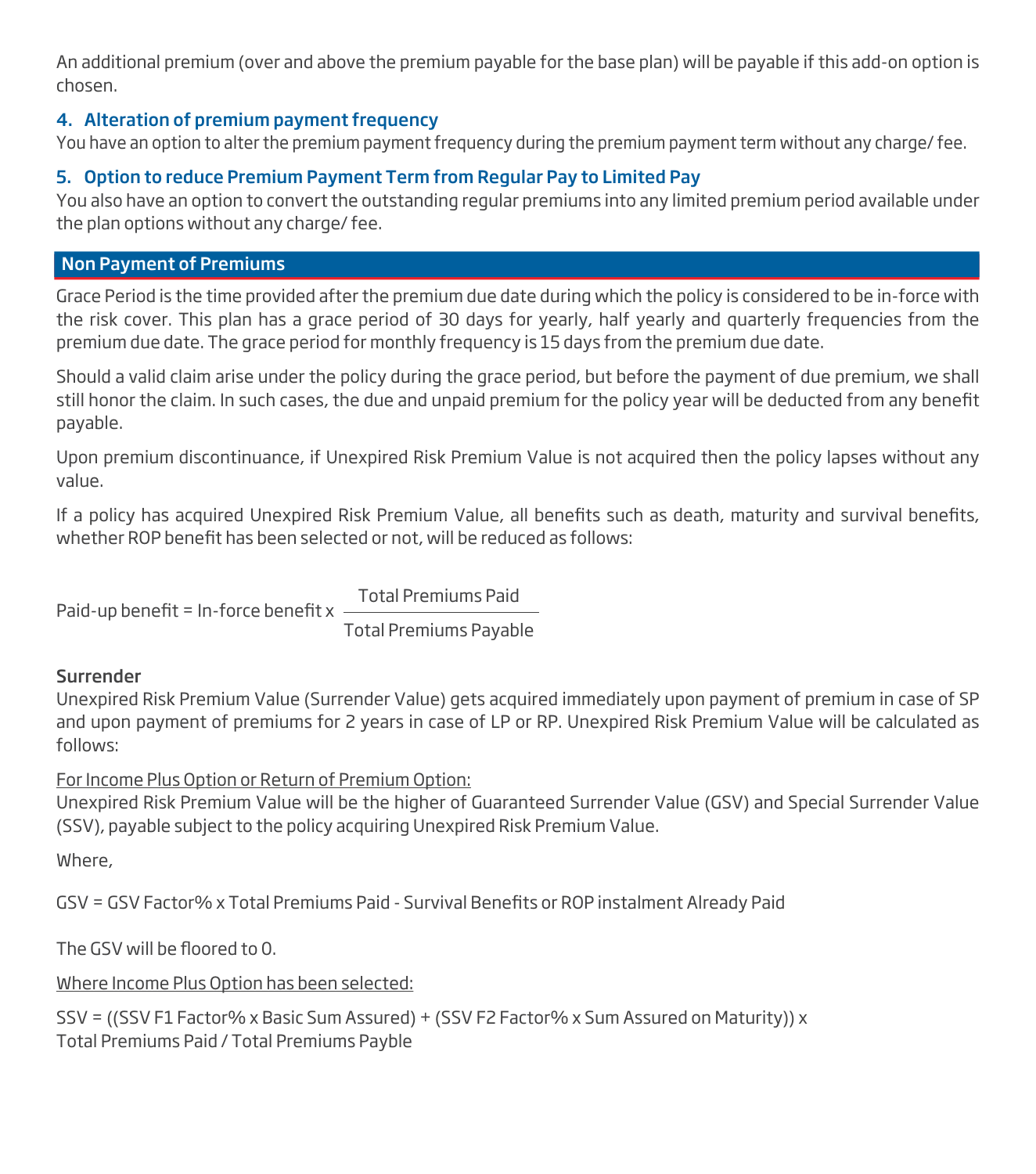#### And where ROP option has been selected:

SSV = SSVF2 Factor% x Total Premiums Paid

For details on GSV and SSV factors, please consult your financial advisor.

## For Life Protect Option (Whole Life):

50% x Total Premiums Paid x Max (100- age at Surrender, 0)

100- age at Entry

#### Other than Income Plus Option, Life Protect Option (Whole Life) and Return of Premium Option:

Unexpired Risk Premium Value for LP/SP1 =

50% x Total Premiums Paid x Unexpired Policy Term Original Policy Term

Surrender Value for RP = Nil

1. If you have exercised the option to change premium payment term, Total Premiums Paid will include only premiums paid from the date of converting to Limited Pay and Original Policy Term will be the outstanding policy term on the date of converting to Limited Pay.

#### Please note:

i. For the purpose of calculation of Unexpired Policy Term, only full calendar months shall be considered. ii. For the purpose of computation of Unexpired Risk Premium Value, the Premiums shall exclude any applicable taxes and levies paid in respect of this Policy.

#### Revival

You can revive your lapsed/ paid-up policy within the revival period (specified below) subject to the terms and conditions we may specify from time to time. For revival, you will need to pay all the outstanding premiums and interest on the outstanding premiums and taxes and levies as applicable. Interest rate will be as prevailing from time to time. The current interest rate used for revival is 8.5% p.a. compounded annually.

The revival period shall be of five years as specified by the current Regulations. The revival period may be changed as specified by Regulations from time to time.

The revival interest shall be reviewed half-yearly and it will be reset to: Average Annualized 10-year benchmark G-Sec Yield (over last 6 months & rounded up to the nearest 50 bps) + 2%. The change in revival rate shall be effective from 25<sup>th</sup> February and 25<sup>th</sup> August each year. Any change on basis of determination of interest rate for revival will be done only after prior approval of the Authority.

Once the policy is revived, you are entitled to receive all contractual benefits.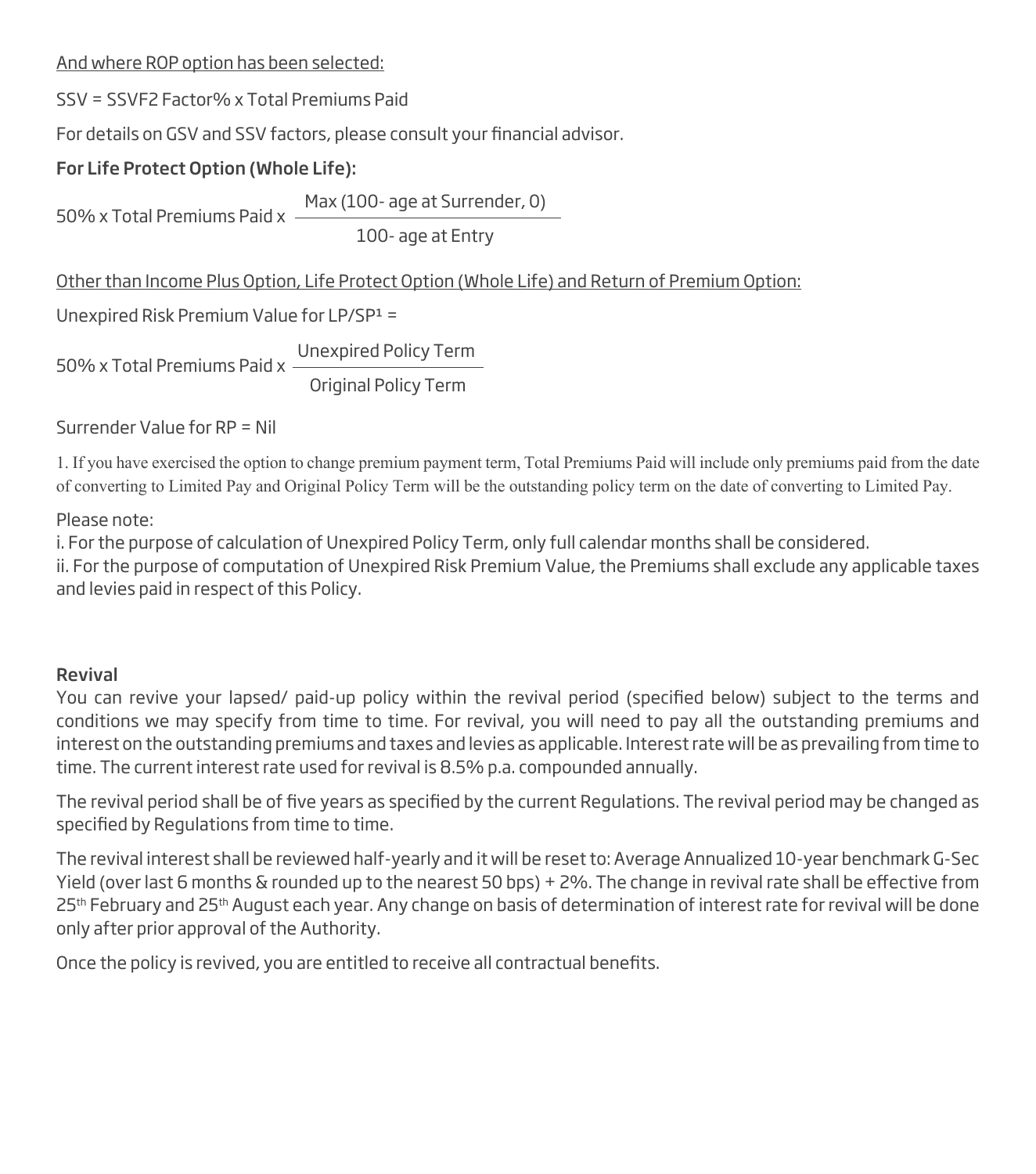## Riders

We offer the following Rider options (as modified from time to time) to help you enhance your protection:

| Rider                                                             | UIN        | Scope of Benefits**                                                                                                                                                                                                                                                                  |
|-------------------------------------------------------------------|------------|--------------------------------------------------------------------------------------------------------------------------------------------------------------------------------------------------------------------------------------------------------------------------------------|
| <b>HDFC Life Income Benefit</b><br>on Accidental Disability Rider | 101B013V03 | A benefit equal to 1% of Rider Sum Assured per month for the next<br>10 years, in case of an Accidental Total Permanent Disability. There<br>is no maturity benefit available under this rider.                                                                                      |
| <b>HDFC Life Critical Illness</b><br><b>Plus Rider</b>            | 101B014V02 | A lump sum benefit equal to the Rider Sum Assured shall be payable<br>in case you are diagnosed with any of the 19 Critical Illnesses and<br>survive for a period of 30 days following the diagnosis. There is no<br>maturity benefit available under this rider.                    |
| <b>HDFC Life Protect Plus Rider</b>                               | 101B016V01 | A benefit as a proportion of the Rider Sum Assured shall be payable<br>in case on accidental death or partial/total disability due to accident<br>or if you are diagnosed with cancer as per the option chosen under<br>this rider. No maturity benefit is payable under this rider. |

\*\*For all details on Riders, kindly refer to the Rider Brochures available on our website.

#### Critical Illnesses covered

The following is a list of Critical Illnesses covered:

| <b>Critical Illnesses covered</b>                                                                   |                                                                |
|-----------------------------------------------------------------------------------------------------|----------------------------------------------------------------|
| <b>Cancer of Specified Severity</b><br>1.                                                           | 19. Major Head Trauma                                          |
| Myocardial infarction - First heart attack of<br>2.<br>specific severity                            | 20. Primary (idiopathic) pulmonary hypertension                |
| Open Heart Replacement or Repair of Heart Valves<br>З.                                              | 21. Third Degree Burns                                         |
| Kidney Failure Requiring Regular Dialysis<br>4.                                                     | 22. Alzheimer's Disease                                        |
| 5.<br>Major Organ/Bone Marrow Transplant                                                            | 23. Aplastic Anaemia                                           |
| Coronary Artery Bypass Graft (Open, Keyhole or<br>6.<br>minimally invasive or Robotic Cardiac CABG) | 24. Medullary Cystic Kidney Disease                            |
| Multiple Sclerosis with persisting symptoms<br>7.                                                   | 25. Parkinson's Disease                                        |
| Stroke resulting in permanent symptoms<br>8.                                                        | 26. Systemic Lupus Erythematosus (SLE) with Lupus<br>Nephritis |
| Coma of specific severity<br>9.                                                                     | 27. Apallic Syndrome                                           |
| 10. Permanent Paralysis of Limbs                                                                    | 28. Major Surgery of Aorta                                     |
| 11. Motor Neuron Disease with Permanent Symptoms                                                    | 29. Brain Surgery                                              |
| 12. Benign Brain Tumor                                                                              | 30. Fulminant Viral Hepatitis                                  |
| 13. Blindness                                                                                       | 31. Cardiomyopathy                                             |
| 14. Deafness                                                                                        | 32. Muscular dystrophy                                         |
| 15. End stage lung failure                                                                          | 33. Poliomyelitis                                              |
| 16. End stage liver failure                                                                         | 34. Pneumonectomy                                              |
| 17. Loss of Speech                                                                                  | 35. Severe Rheumatoid Arthritis                                |
| 18. Loss of Limbs                                                                                   | 36. Progressive Scledorma                                      |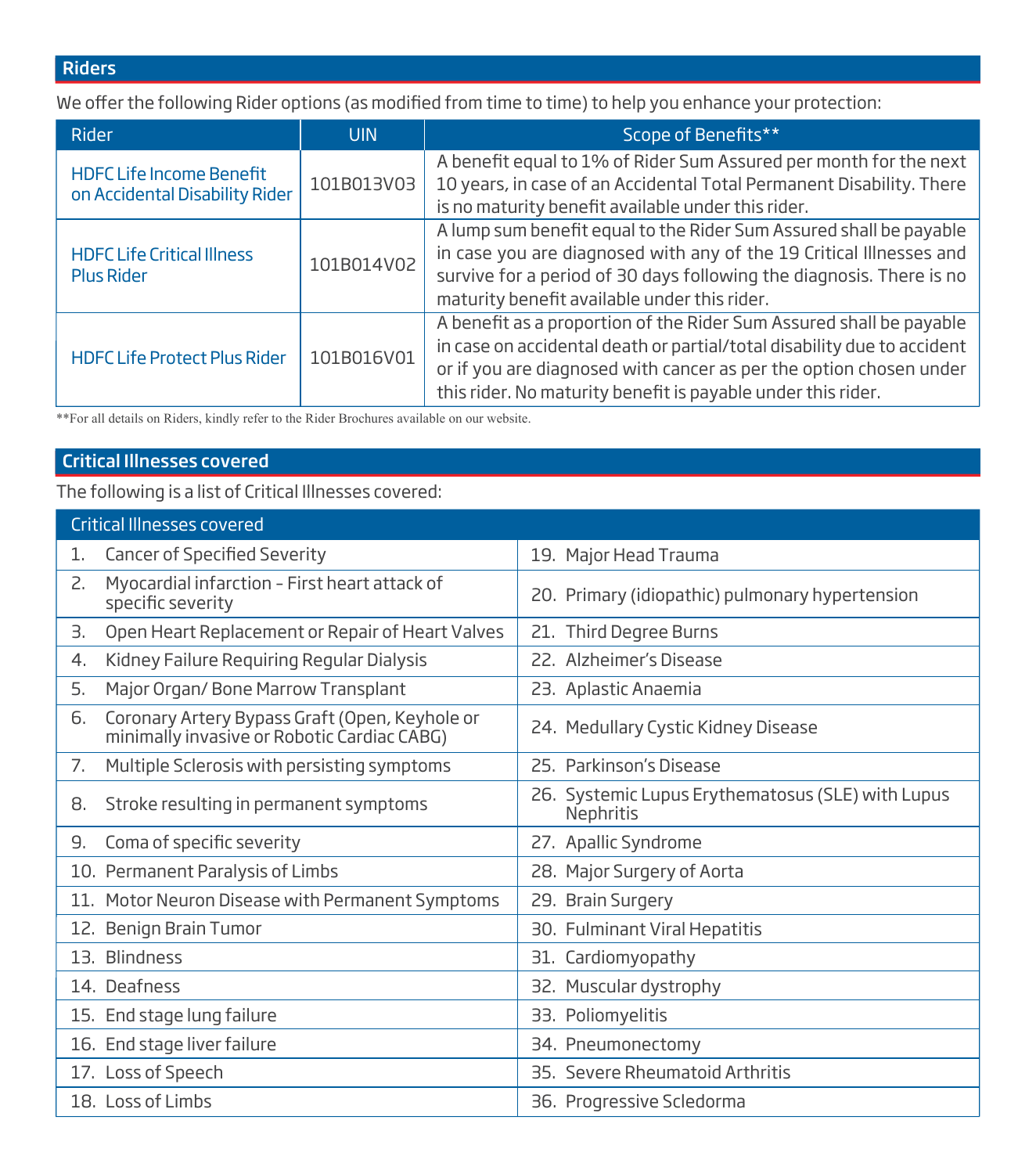## Definitions of Critical Illnesses

Critical Illness means illness, the signs or symptoms of which first commence more than 90 days following the Issue Date or Commencement Date or the date of any reinstatement of this Contract, whichever is the latest and shall include either the first diagnosis of any of the following illnesses or first performance of any of the covered surgeries stated below:

#### 1. Cancer of Specified Severity

 A malignant tumor characterized by the uncontrolled growth and spread of malignant cells with invasion and destruction of normal tissues. This diagnosis must be supported by histological evidence of malignancy. The term cancer includes leukemia, lymphoma and sarcoma.

The following are excluded:

- All tumors which are histologically described as carcinoma in situ, benign, pre-malignant, borderline malignant, low malignant potential, neoplasm of unknown behavior, or non-invasive, including but not limited to: Carcinoma in situ of breasts, Cervical dysplasia CIN-1, CIN - 2 and CIN-3.
- Any non-melanoma skin carcinoma unless there is evidence of metastases to lymph nodes or beyond;
- Malignant melanoma that has not caused invasion beyond the epidermis;
- All tumors of the prostate unless histologically classified as having a Gleason score greater than 6 or having progressed to at least clinical TNM classification T2N0M0
- All Thyroid cancers histologically classified as T1N0M0 (TNM Classification) or below;
- Chronic lymphocytic leukaemia less than RAI stage 3
- Non-invasive papillary cancer of the bladder histologically described as TaNOMO or of a lesser classification,
- All Gastro-Intestinal Stromal Tumors histologically classified as T1NOMO (TNM Classification) or below and with mitotic count of less than or equal to 5/50 HPFs;

#### 2. Myocardial infarction (First heart attack of specified severity)

The first occurrence of heart attack or myocardial infarction, which means the death of a portion of the heart muscle as a result of inadequate blood supply to the relevant area. The diagnosis for Myocardial Infarction should be evidenced by all of the following criteria:

- A history of typical clinical symptoms consistent with the diagnosis of acute myocardial infarction (For e.g. typical chest pain)
- New characteristic electrocardiogram changes
- Elevation of infarction specific enzymes, Troponins or other specific biochemical markers.

The following are excluded:

- Other acute Coronary Syndromes
- Any type of angina pectoris
- A rise in cardiac biomarkers or Troponin T or I in absence of overt ischemic heart disease OR following an intra-arterial cardiac procedure.

#### 3. Open Heart Replacement or Repair of Heart Valves

 The actual undergoing of open-heart valve surgery is to replace or repair one or more heart valves, as a consequence of defects in, abnormalities of, or disease affected cardiac valve(s). The diagnosis of the valve abnormality must be supported by an echocardiography and the realization of surgery has to be confirmed by a specialist medical practitioner. Catheter based techniques including but not limited to, balloon valvotomy/ valvuloplasty are excluded.

#### 4. Kidney Failure Requiring Dialysis

 End stage renal disease presenting as chronic irreversible failure of both kidneys to function, as a result of which either regular renal dialysis (haemodialysis or peritoneal dialysis) is instituted or renal transplantation is carried out. Diagnosis has to be confirmed by a specialist medical practitioner.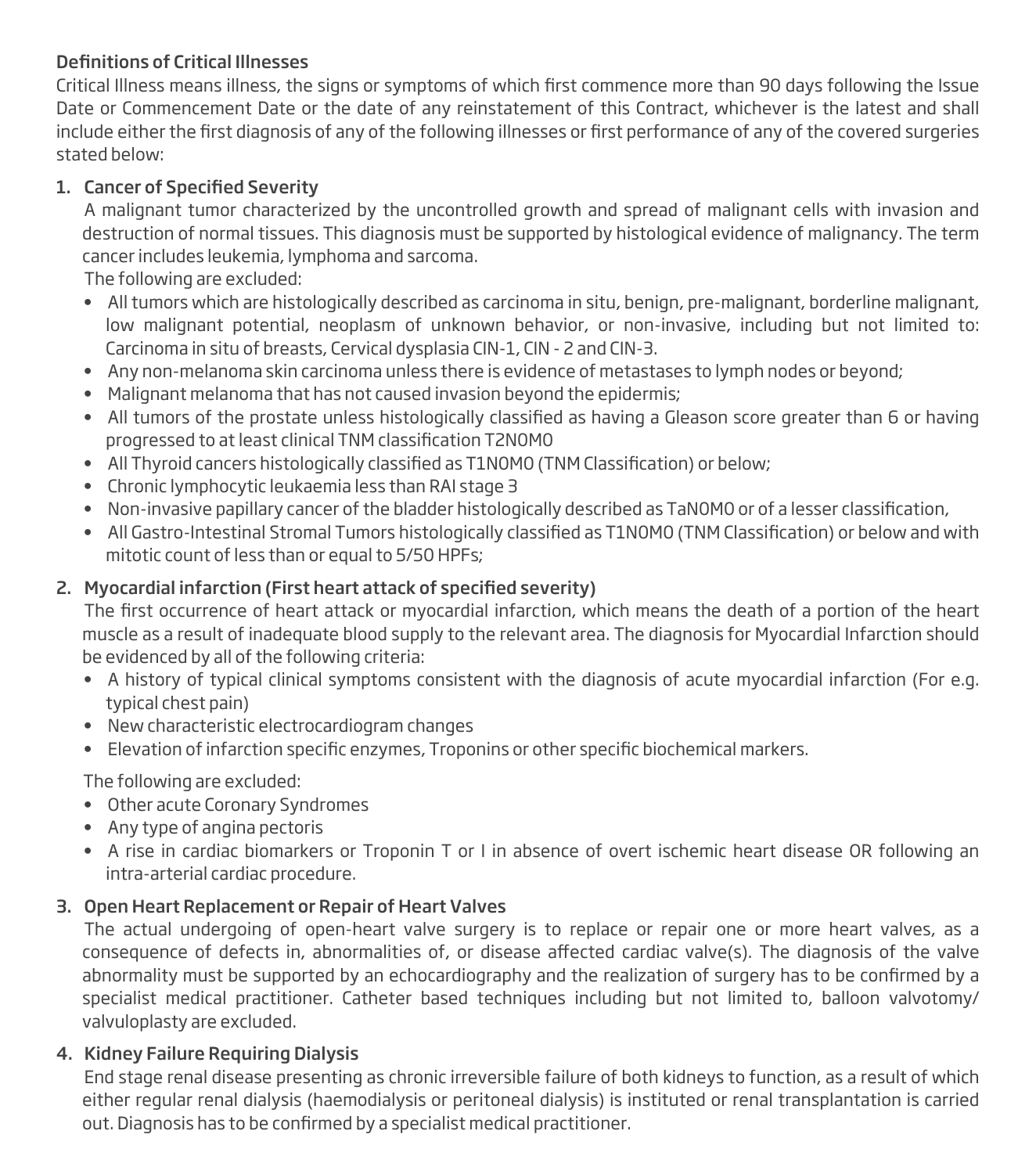#### 5. Major Organ/ Bone Marrow Transplant

The actual undergoing of a transplant of:

- One of the following human organs: heart, lung, liver, kidney, pancreas, that resulted from irreversible end-stage failure of the relevant organ, or
- Human bone marrow using haematopoietic stem cells. The undergoing of a transplant has to be confirmed by a specialist medical practitioner.

The following are excluded:

- Other stem-cell transplants
- Where only islets of langerhans are transplanted

## 6. Coronary Artery Bypass Graft (Open, Keyhole or minimally invasive or Robotic Cardiac CABG)

 The actual undergoing of heart surgery to correct blockage or narrowing in one or more coronary artery(s), by coronary artery bypass grafting done via a sternotomy (cutting through the breast bone) or minimally invasive keyhole coronary artery bypass procedures. The diagnosis must be supported by a coronary angiography and the realization of surgery has to be confirmed by a cardiologist.

The following are excluded:

• Angioplasty and/or any other intra-arterial procedures

## 7. Multiple Sclerosis with persisting symptoms

The unequivocal diagnosis of Definite Multiple Sclerosis confirmed and evidenced by all of the following:

- Investigations including typical MRI findings which unequivocally confirm the diagnosis to be multiple sclerosis and
- There must be current clinical impairment of motor or sensory function, which must have persisted for a continuous period of at least 6 months.

Other causes of neurological damage such as SLE are excluded.

#### 8. Stroke resulting in permanent symptoms

 Any cerebrovascular incident producing permanent neurological sequelae. This includes infarction of brain tissue, thrombosis in an intracranial vessel, haemorrhage and embolisation from an extracranial source. Diagnosis has to be confirmed by a specialist medical practitioner and evidenced by typical clinical symptoms as well as typical findings in CT Scan or MRI of the brain. Evidence of permanent neurological deficit lasting for at least 3 months has to be produced.

The following are excluded:

- Transient ischemic attacks (TIA)
- Traumatic injury of the brain
- Vascular disease affecting only the eye or optic nerve or vestibular functions.

#### 9. Coma of specified severity

 A state of unconsciousness with no reaction or response to external stimuli or internal needs. This diagnosis must be supported by evidence of all of the following:

- No response to external stimuli continuously for at least 96 hours;
- Life support measures are necessary to sustain life; and
- Permanent neurological deficit which must be assessed at least 30 days after the onset of the coma.

The condition has to be confirmed by a specialist medical practitioner. Coma resulting directly from alcohol or drug abuse is excluded.

#### 10. Permanent paralysis of limbs

 Total and irreversible loss of use of two or more limbs as a result of injury or disease of the brain or spinal cord. A specialist medical practitioner must be of the opinion that the paralysis will be permanent with no hope of recovery and must be present for more than 3 months.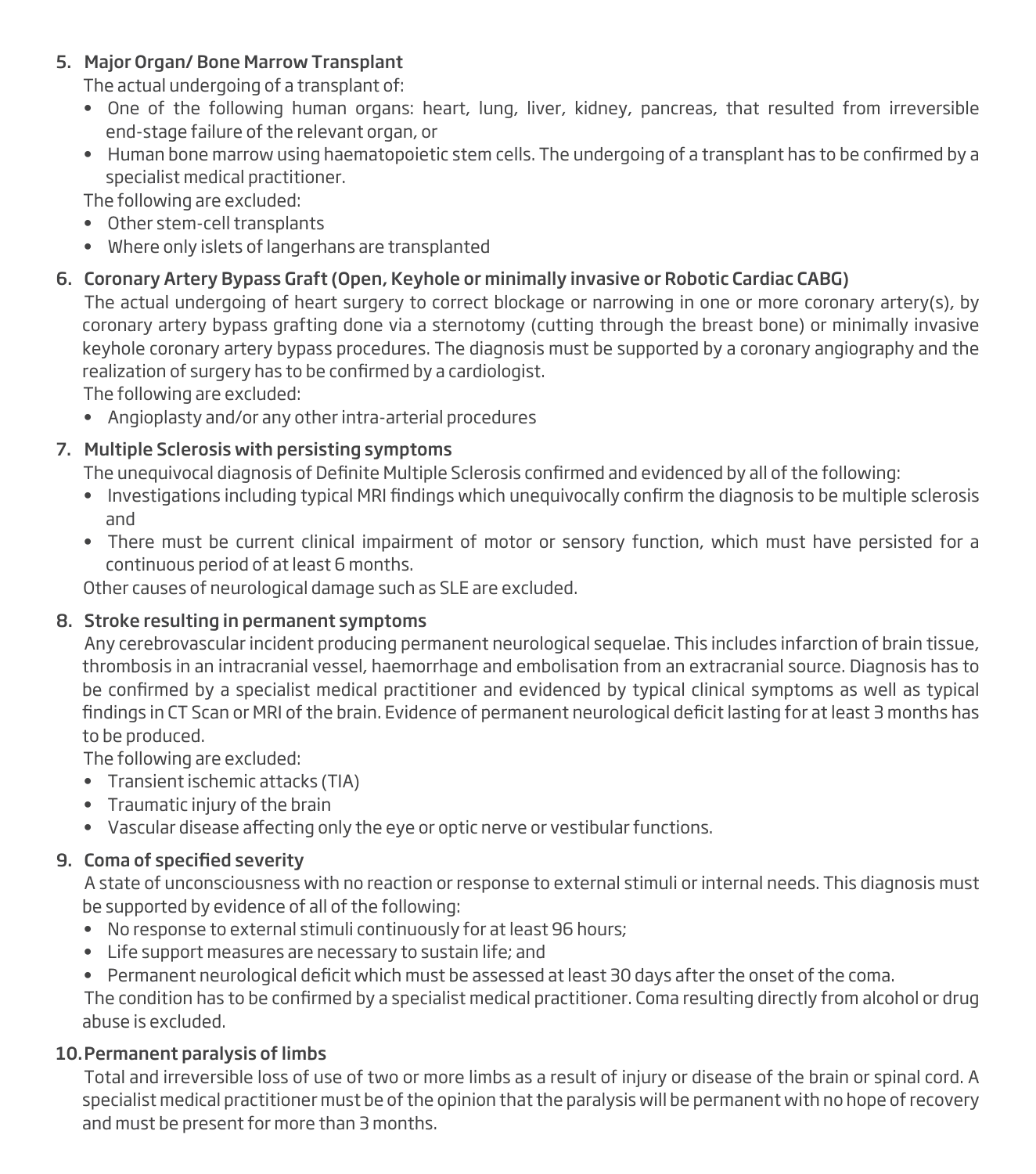#### 11. Motor Neuron Disease with Permanent Symptoms

 Motor neuron disease diagnosed by a specialist medical practitioner as spinal muscular atrophy, progressive bulbar palsy, amyotrophic lateral sclerosis or primary lateral sclerosis. There must be progressive degeneration of corticospinal tracts and anterior horn cells or bulbar efferent neurons. There must be current significant and permanent functional neurological impairment with objective evidence of motor dysfunction that has persisted for a continuous period of at least 3 months.

## 12. Benign Brain Tumor

Benign brain tumor is defined as a life threatening, non-cancerous tumor in the brain, cranial nerves or meninges within the skull. The presence of the underlying tumor must be confirmed by imaging studies such as CT scan or MRI.

This brain tumor must result in at least one of the following and must be confirmed by the relevant medical specialist:

- Permanent Neurological deficit with persisting clinical symptoms for a continuous period of at least 90 consecutive days or
- Undergone surgical resection or radiation therapy to treat the brain tumor.

The following conditions are excluded:

• Cysts, Granulomas, malformations in the arteries or veins of the brain, hematomas, abscesses, pituitary tumors, tumors of skull bones and tumors of the spinal cord.

#### 13. Blindness

Total, permanent and irreversible loss of all vision in both eyes as a result of illness or accident.

The Blindness is evidenced by:

- Corrected visual acuity being 3/60 or less in both eyes or ;
- The field of vision being less than 10 degrees in both eyes.

The diagnosis of blindness must be confirmed and must not be correctable by aids or surgical procedure.

#### 14. Deafness

 Total and irreversible loss of hearing in both ears as a result of illness or accident. This diagnosis must be supported by pure tone audiogram test and certified by an Ear, Nose and Throat (ENT) specialist. Total means "the loss of hearing to the extent that the loss is greater than 90 decibels across all frequencies of hearing" in both ears.

## 15. End stage lung failure

End stage lung disease, causing chronic respiratory failure, as confirmed and evidenced by all of the following:

- FEV1 test results consistently less than 1 litre measured on 3 occasions 3 months apart; and
- Requiring continuous permanent supplementary oxygen therapy for hypoxemia; and
- Arterial blood gas analysis with partial oxygen pressure of 55mmHg or less (PaO2 < 55mmHg); and
- Dyspnea at rest.

## 16. End stage liver failure

Permanent and irreversible failure of liver function that has resulted in all three of the following:

- Permanent jaundice; and
- Ascites; and
- Hepatic encephalopathy.

Liver failure secondary to drug or alcohol abuse is excluded.

## 17. Loss of speech

 Total and irrecoverable loss of the ability to speak as a result of injury or disease to the vocal cords. The inability to speak must be established for a continuous period of 12 months. This diagnosis must be supported by medical evidence furnished by an Ear, Nose, Throat (ENT) specialist.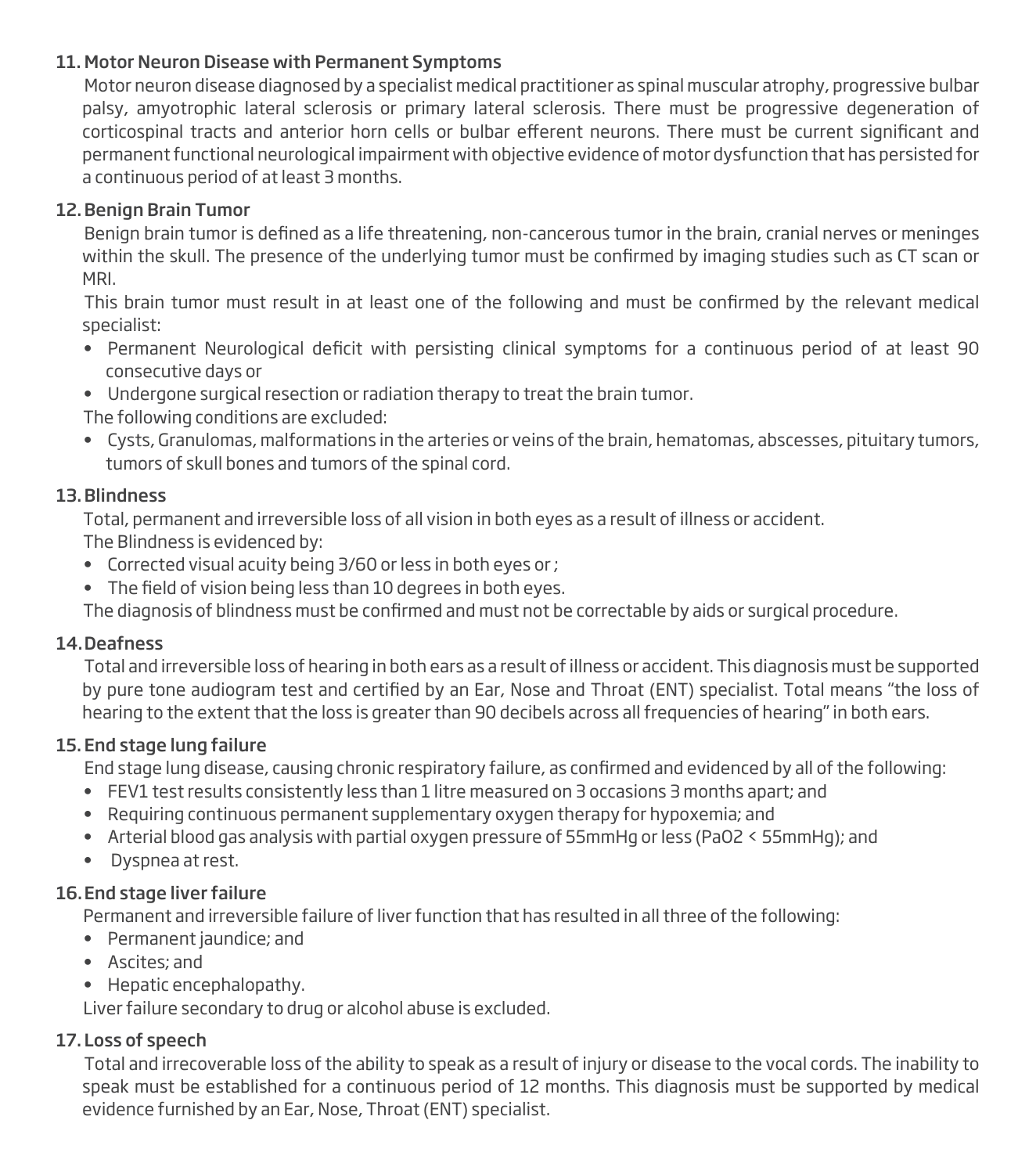#### 18. Loss of limbs

 The physical separation of two or more limbs, at or above the wrist or ankle level limbs as a result of injury or disease. This will include medically necessary amputation necessitated by injury or disease. The separation has to be permanent without any chance of surgical correction. Loss of Limbs resulting directly or indirectly from self-inflicted injury, alcohol or drug abuse is excluded.

#### 19. Major head trauma

Accidental head injury resulting in permanent Neurological deficit to be assessed no sooner than 3 months from the date of the accident. This diagnosis must be supported by unequivocal findings on Magnetic Resonance Imaging, Computerized Tomography, or other reliable imaging techniques. The accident must be caused solely and directly by accidental, violent, external and visible means and independently of all other causes.

 The Accidental Head injury must result in an inability to perform at least three (3) of the following Activities of Daily Living either with or without the use of mechanical equipment, special devices or other aids and adaptations in use for disabled persons. For the purpose of this benefit, the word "permanent" shall mean beyond the scope of recovery with current medical knowledge and technology.

The Activities of Daily Living are:

- Washing: the ability to wash in the bath or shower (including getting into and out of the bath or shower) or wash satisfactorily by other means;
- Dressing: the ability to put on, take off, secure and unfasten all garments and, as appropriate, any braces, artificial limbs or other surgical appliances;
- Transferring: the ability to move from a bed to an upright chair or wheelchair and vice versa; Mobility: the ability to move indoors from room to room on level surfaces;
- Toileting: the ability to use the lavatory or otherwise manage bowel and bladder functions so as to maintain a satisfactory level of personal hygiene;
- Feeding: the ability to feed oneself once food has been prepared and made available.

The following are excluded:

• Spinal cord injury

## 20. Primary (idiopathic) pulmonary hypertension

 An unequivocal diagnosis of Primary (Idiopathic) Pulmonary Hypertension by a Cardiologist or specialist in respiratory medicine with evidence of right ventricular enlargement and the pulmonary artery pressure above 30 mm of Hg on Cardiac Cauterization. There must be permanent irreversible physical impairment to the degree of at least Class IV of the New York Heart Association Classification of cardiac impairment.

The NYHA Classification of Cardiac Impairment are as follows:

• Class III: Marked limitation of physical activity. Comfortable at rest, but less than ordinary activity causes symptoms.

• Class IV: Unable to engage in any physical activity without discomfort. Symptoms may be present even at rest. Pulmonary hypertension associated with lung disease, chronic hypoventilation, pulmonary thromboembolic disease, drugs and toxins, diseases of the left side of the heart, congenital heart disease and any secondary cause are specifically excluded.

## 21. Third Degree Burns

 There must be third-degree burns with scarring that cover at least 20% of the body's surface area. The diagnosis must confirm the total area involved using standardized, clinically accepted, body surface area charts covering 20% of the body surface area.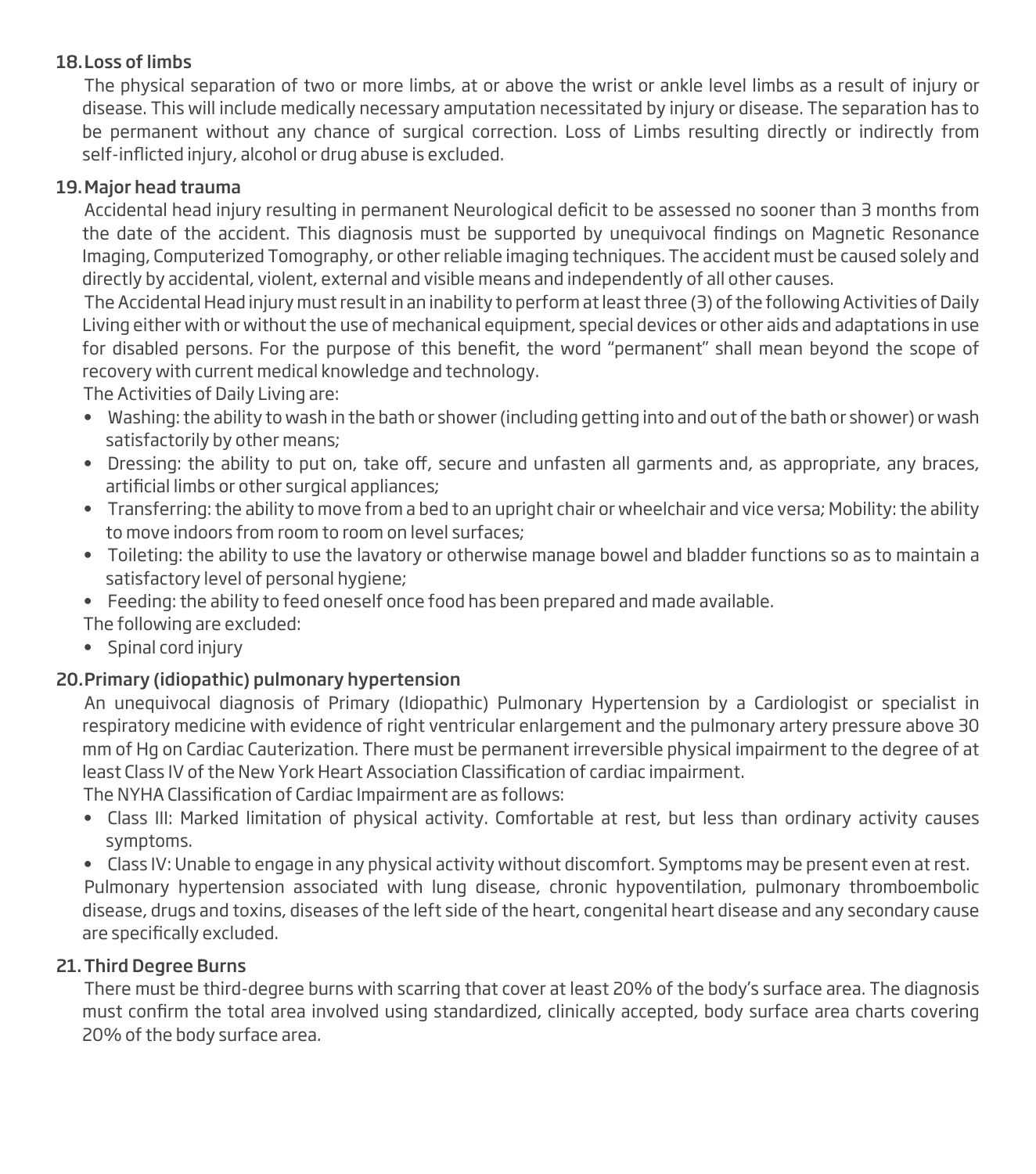#### 22. Alzheimer's Disease

 Progressive and permanent deterioration of memory and intellectual capacity as evidenced by accepted standardised questionnaires and cerebral imaging. The diagnosis of Alzheimer's disease must be confirmed by an appropriate consultant and supported by the Company's appointed doctor. There must be significant reduction in mental and social functioning requiring the continuous supervision of the life assured. There must also be an inability of the Life Assured to perform (whether aided or unaided) at least 3 of the following 6 "Activities of Daily Living" for a continuous period of at least 3 months:

Activities of Daily Living are defined as:

- Washing the ability to wash in the bath or shower (including getting into and out of the bath or shower) or wash satisfactorily by other means;
- Dressing the ability to put on, take off, secure and unfasten all garments and, as appropriate, any braces, artificial limbs or other surgical appliances;
- Transferring the ability to move from a bed to an upright chair or wheelchair and vice versa;
- Toileting the ability to use the lavatory or otherwise manage bowel and bladder functions so as to maintain a satisfactory level of personal hygiene;
- Feeding the ability to feed oneself once food has been prepared and made available.
- Mobility the ability to move from room to room without requiring any physical assistance. The following are excluded:
- Any other type of irreversible organic disorder/dementia
- Alcohol-related brain damage.

## 23. Aplastic Anaemia

 Chronic Irreversible persistent bone marrow failure which results in Anaemia, Neutropenia and Thrombocytopenia requiring treatment with at least TWO of the following:

- Regular blood product transfusion;
- Marrow stimulating agents;
- Immunosuppressive agents; or
- Bone marrow transplantation.

The diagnosis and suggested line of treatment must be confirmed by a Haematologist acceptable to the Company using relevant laboratory investigations, including bone-marrow biopsy. Two out of the following three values should be present:

- Absolute neutrophil count of 500 per cubic millimetre or less;
- Absolute erythrocyte count of 20 000 per cubic millimetre or less; and
- Platelet count of 20 000 per cubic millimetre or less.

Temporary or reversible aplastic anaemia is excluded.

## 24. Medullary Cystic Kidney Disease

Medullary Cystic Kidney Disease where the following criteria are met:

- The presence in the kidney of multiple cysts in the renal medulla accompanied by the presence of tubular atrophy and interstitial fibrosis;
- Clinical manifestations of anaemia, polyuria, and progressive deterioration in kidney function; and
- The Diagnosis of Medullary Cystic Disease is confirmed by renal biopsy.

Isolated or benign kidney cysts are specifically excluded from this benefit.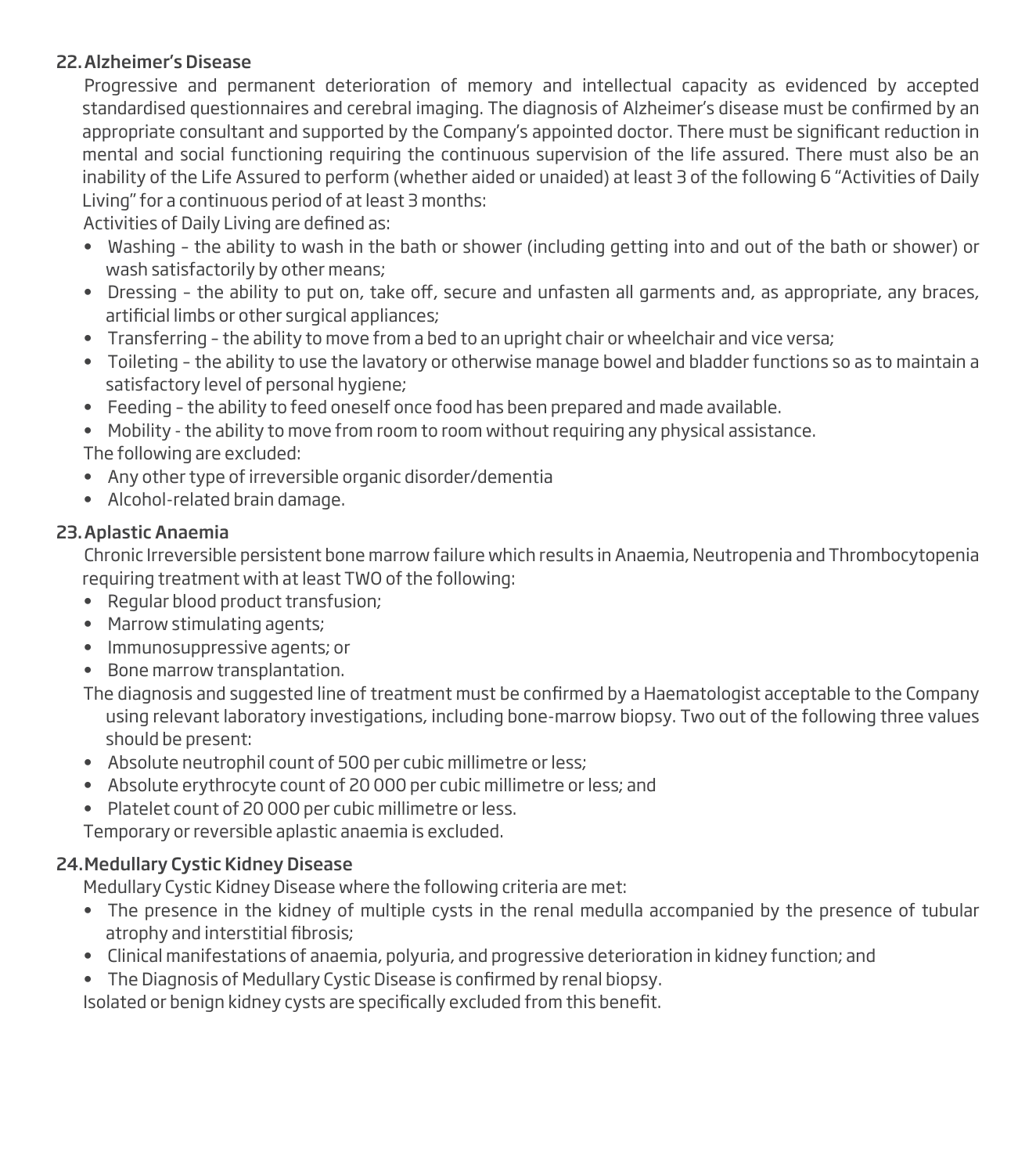#### 25. Parkinson's Disease

 The unequivocal diagnosis of primary idiopathic Parkinson's disease (all other forms of Parkinsonism are excluded) made by a consultant neurologist. This diagnosis must be supported by all of the following conditions:

- The disease cannot be controlled with medication; and
- Objective signs of progressive impairment; and
- There is an inability of the Life assured to perform (whether aided or unaided) at least 3 of the following six (6) "Activities of Daily Living" for a continuous period of at least 6 months.

The Activities of Daily Living are:

- Washing: the ability to wash in the bath or shower (including getting into and out of the bath or shower) or wash satisfactorily by other means;
- Dressing: the ability to put on, take off, secure and unfasten all garments and, as appropriate, any braces, artificial limbs or other surgical appliances;
- Transferring: the ability to move from a bed to an upright chair or wheelchair and vice versa; Mobility: the ability to move indoors from room to room on level surfaces;
- Toileting: the ability to use the lavatory or otherwise manage bowel and bladder functions so as to maintain a satisfactory level of personal hygiene;
- Feeding: the ability to feed oneself once food has been prepared and made available. Drug-induced or toxic causes of Parkinsonism are excluded.

## 26. Systemic Lupus Erythematosus (SLE) with Lupus Nephritis

 A multi-system, mutlifactorial, autoimmune disease characterized by the development of auto-antibodies directed against various self-antigens. In respect of this Contract, Systemic Lupus Erythematosus (SLE) will be restricted to those forms of systemic lupus erythematosus which involve the kidneys (Class III to Class V Lupus Nephritis, established by renal biopsy, and in accordance with the WHO Classification). The final diagnosis must be confirmed by a certified doctor specializing in Rheumatology and Immunology. There must be positive antinuclear antibody test.

Other forms, discoid lupus, and those forms with only haematological and joint involvement will be specifically excluded. WHO Classification of Lupus Nephritis:

- Class I: Minimal change Lupus Glomerulonephritis Negative, normal urine.
- Class II: Messangial Lupus Glomerulonephritis Moderate Proteinuria, active sediment
- Class III: Focal Segmental Proliferative Lupus Glomerulonephritis Proteinuria, active sediment
- Class IV: Diffuse Proliferative Lupus Glomerulonephritis Acute nephritis with active sediment and / or nephritic syndrome.
- Class V: Membranous Lupus Glomerulonephritis Nephrotic Syndrome or severe proteinuria.

## 27. Apallic Syndrome

Universal necrosis of the brain cortex, with the brain stem remaining intact. Diagnosis must be definitely confirmed by a Registered Medical practitioner who is also a neurologist holding such an appointment at an approved hospital. This condition must be documented for at least one (1) month.

## 28. Major Surgery of Aorta

 The actual undergoing of surgery for a disease or injury of the aorta needing excision and surgical replacement of the diseased part of the aorta with a graft.

The term "aorta" means the thoracic and abdominal aorta but not its branches

Surgery performed using only minimally invasive or intra-arterial techniques are excluded.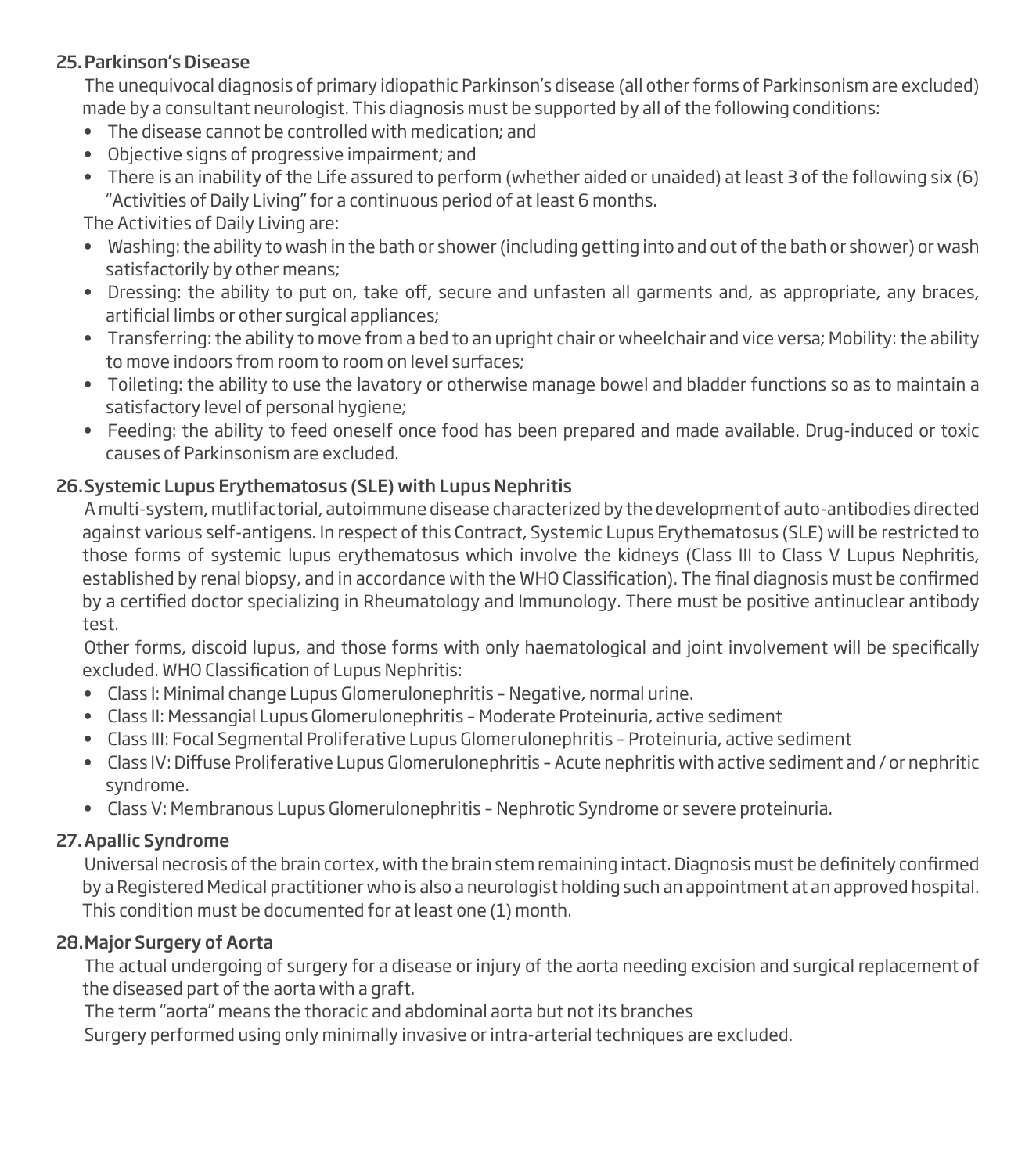## 29. Brain Surgery

 The actual undergoing of surgery to the brain under general anaesthesia during which a craniotomy with removal of bone flap to access the brain is performed. The following are excluded:

- Burr hole procedures, transphenoidal procedures and other minimally invasive procedures such as irradiation by gamma knife or endovascular embolizations, thrombolysis and stereotactic biopsy
- Brain surgery as a result of an accident

#### 30. Fulminant Viral Hepatitis

 A submassive to massive necrosis of the liver by the Hepatitis virus, leading precipitously to liver failure. This diagnosis must be supported by all of the following:

- Rapid decreasing of liver size as confirmed by abdominal ultrasound; and
- Necrosis involving entire lobules, leaving only a collapsed reticular framework(histological evidence is required); and
- Rapid deterioration of liver function tests; and
- Deepening jaundice; and
- Hepatic encephalopathy.

Hepatitis B infection carrier alone does not meet the diagnostic criteria.

This excludes Fulminant Viral Hepatitis caused by alcohol, toxic substance or drug.

#### 31. Cardiomyopathy

 An impaired function of the heart muscle, unequivocally diagnosed as Cardiomyopathy by a Registered Medical Practitioner who is a cardiologist, and which results in permanent physical impairment to the degree of New York Heart Association classification Class IV, or its equivalent for atleast six (6) months, based on the following classification criteria:

 Class IV - Inability to carry out any activity without discomfort. Symptoms of congestive cardiac failure are present even at rest. With any increase in physical activity, discomfort will be experienced. The Diagnosis of Cardiomyopathy has to be supported by echographic findings of compromised ventricular performance. Irrespective of the above, Cardiomyopathy directly related to alcohol or drug abuse is excluded.

## 32. Muscular dystrophy

 A group of hereditary degenerative diseases of muscle characterized by weakness and atrophy of muscle based on three (3) out of four (4) of the following conditions:

- Family history of other affected individuals;
- Clinical presentation including absence of sensory disturbance, normal cerebro- spinal fluid and mild tendon reflex reduction; Characteristic electromyogram; or
- Clinical suspicion confirmed by muscle biopsy.

The diagnosis of muscular dystrophy must be unequivocal and made by a consultant neurologist.

 The condition must result in the inability of the Life Assured to perform (whether aided or unaided) at least three  $(3)$  of the six  $(6)$  'Activities of Daily Living' as defined, for a continuous period of at least six  $(6)$  months. Activities of Daily Living are defined as:

- Washing: the ability to wash in the bath or shower (including getting into and out of the bath or shower) or wash satisfactorily by other means;
- Dressing: the ability to put on, take off, secure and unfasten all garments and, as appropriate, any braces, artificial limbs or other surgical appliances;
- Transferring: the ability to move from a bed to an upright chair or wheelchair and vice versa;
- Mobility: the ability to move indoors from room to room on level surfaces;
- Toileting: the ability to use the lavatory or otherwise manage bowel and bladder functions so as to maintain a satisfactory level of personal hygiene;
- Feeding: the ability to feed oneself once food has been prepared and made available.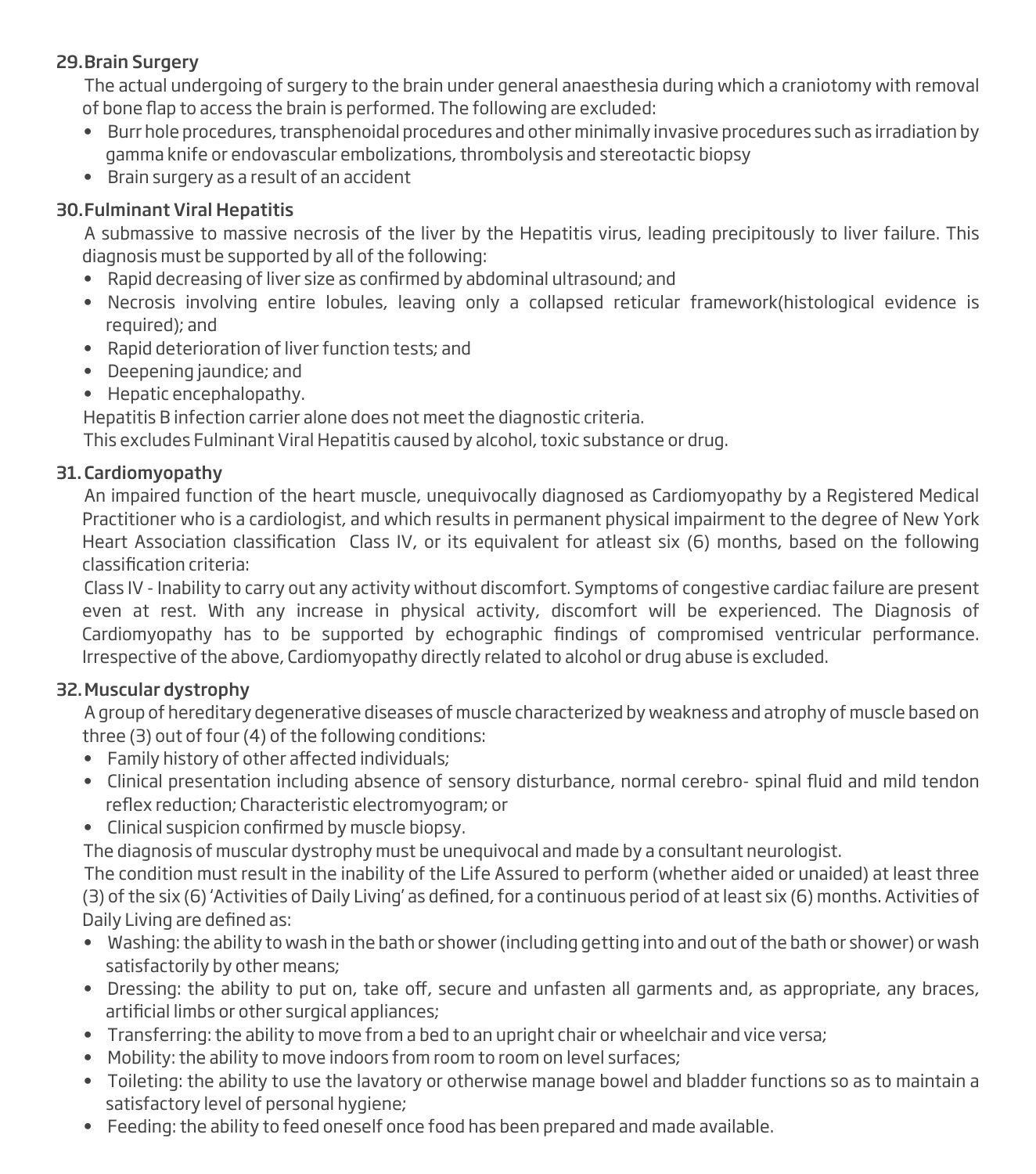#### 33. Poliomyelitis

The occurrence of Poliomyelitis where the following conditions are met:

- Poliovirus is identified as the cause and is proved by Stool Analysis,
- Paralysis of the limb muscles or respiratory muscles must be present and persist for at least 3 months.

The diagnosis of Poliomyelitis must be confirmed by a Registered Medical Practitioner who is a neurologist.

#### 34. Pneumonectomy

 The undergoing of surgery on the advice of a consultant medical specialist to remove an entire lung for any physical injury or disease.

#### 35. Severe Rheumatoid Arthritis

The Severe Rheumatoid Arthritis with all of the following factors:

- Is in accordance with the criteria on Rheumatoid Arthritis of the American College of Rheumatology and has been diagnosed by the Rheumatologist.
- At least 3 joints are damaged or deformed such as finger joint, wrist, elbow, knee joint, hip joint, ankles, cervical spine or feet toe joint as confirmed by clinical and radiological evidence and cannot perform at least 3 types of daily routines permanently for at least 180 days.

#### 36. Progressive Scleroderma

A systemic collagen-vascular disease causing progressive diffuse fibrosis in the skin, blood vessels and visceral organs. This diagnosis must be unequivocally supported by biopsy and serological evidence and the disorder must have reached systemic proportions to involve the heart, lungs or kidneys.

The following conditions are excluded:

- Localised scleroderma (linear scleroderma or morphea);
- Eosinophilicfascitis; and
- CREST syndrome.

## **Exclusions for Critical Illness Benefit**

Apart from the disease specific exclusions given along with definitions of diseases above, no benefit will be payable if the critical illness is caused or aggravated directly or indirectly by any of the following:

- Diagnosis of any of the listed critical illness and/or hospitalization and/or treatment (availed or advised) within 90 days of the risk commencement date or reinstatement date whichever is later.
- Any Pre-existing disease, that is any condition, ailment, injury or disease:
	- a) That is/are diagnosed by a physician within 48 months prior to the effective date of the policy issued by the insurer or its reinstatement or
	- b) For which medical advice or treatment was recommended by, or received from, a physician within 48 months prior to the effective date of the policy issued by the insurer or its reinstatement.
- Any illness due to external congenital defect or disease which has manifested or was diagnosed before the Insured attains age 18. Where, external congenital defect or disease is a congenital anomaly which is in the visible and accessible parts of the body.
- Suicide or attempted suicide or intentional self-inflicted injury, by the life insured, whether sane or not at that time.
- Life assured being under the influence of drugs, alcohol, narcotics or psychotropic substance, not prescribed by a Registered Medical Practitioner
- War, invasion, hostilities (whether war is declared or not), civil war, rebellion, terrorist activity, revolution or taking part in a riot or civil commotion, strikes or industrial action.
- Participation by the life assured in a criminal or unlawful act with criminal intent or committing any breach of law including involvement in any fight or affray.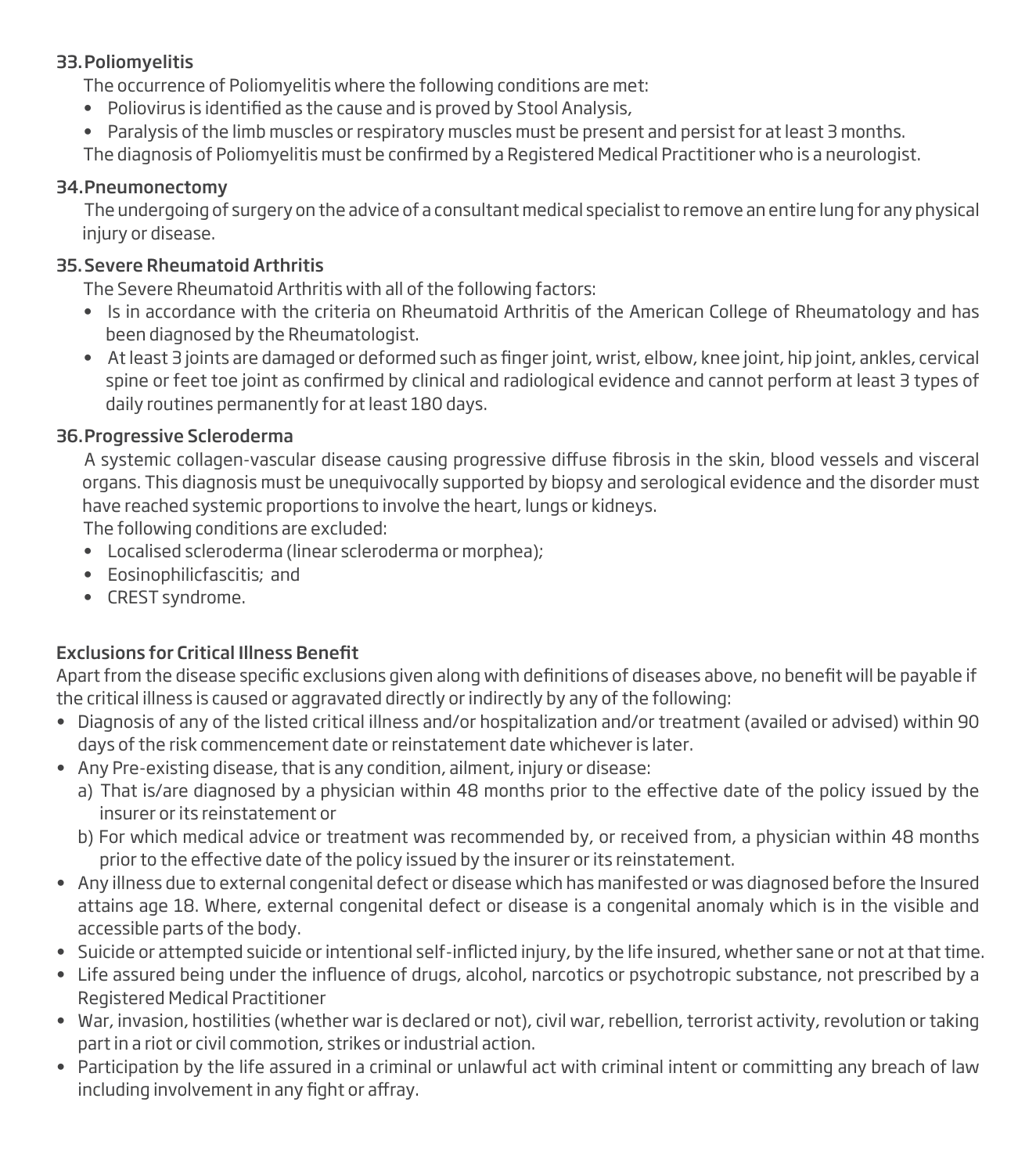- Treatment for injury or illness caused by avocations / activities such as hunting, mountaineering, steeple-chasing, professional sports, racing of any kind, scuba diving, aerial sports, activities such as hand-gliding, ballooning, deliberate exposure to exceptional danger.
- Any underwater or subterranean operation or activity. Racing of any kind other than on foot
- Existence of any sexually Transmitted Disease (STD)
- Failure to seek or follow medical advice, the Life assured has delayed medical treatment in order to circumvent the waiting period or other conditions and restriction applying to this policy.
- Nuclear reaction, Biological, radioactive or chemical contamination due to nuclear accident.
- Any treatment of a donor for the replacement of an organ;
- Diagnosis and treatment outside India.

#### Waiting Period for Critical Illness Benefit

- No benefit shall be paid in case the Life Assured is diagnosed with any of the applicable listed Critical Illnesses within 90 days from the date of commencement or revival of cover, whichever occurs later except in cases where the Critical Illness occurs as a result of an accident (such as Major Head Trauma).
- $\bullet$  All of the evidence needed to make a claims assessment in accordance with the definitions above, is made available before the death of the life assured.
- The insured has to survive 30 days after the 'complete diagnosis' of the defined critical illness condition being claimed and subject to fulfilment of policy definitions. Failure to do so entitles the Insurance Company to refuse any claim under this cover.
- No payment under Critical Illness benefit would be made if the diagnosis of the condition is made after the death of the life insured. The time of diagnosis is the point in time at which the insured first satisfied all of the requirements of the definition AND all of the test results and medical reports required to support the diagnosis in accordance with the definition are available in a form suitable for sending to the insurer.

## Accidental Death Benefit (ADB) Option

#### **Definitions**

Accident is a sudden, unforeseen and involuntary event caused by external, visible and violent means. Accidental Death means death by or due to a bodily injury caused by an Accident, independent of all other causes of death. Accidental Death must be caused within 180 days of any bodily injury.

"Accidental death" shall mean death:

- which is caused by bodily injury resulting from an accident and
- which occurs due to the said bodily injury solely, directly and independently of any other causes and
- which occurs within 180 days of the occurrence of such accident but before the expiry of the cover and
- is not a result from any of the causes listed in the exclusions for accidental death benefit.

"Bodily Injury" means Injury must be evidenced by external signs such as contusion, bruise and wound except in cases of drowning and internal injury.

 "Injury" means accidental physical bodily harm excluding any Illness, solely and directly caused by an external, violent, visible and evident means which is verified and certified by a Medical Practitioner.

 "Medical Practitioner" means a person who holds a valid registration from the medical council of any State of India or Medical Council of India or any other such body or Council for Indian Medicine or for homeopathy set up by the Government of India or by a State Government and is thereby entitled to practice medicine within its jurisdiction and is acting within the scope and jurisdiction of his license, provided such Medical Practitioner is not the Life Insured covered under this Policy or the Policyholder or is not a spouse, lineal relative of the Life Insured and/or the Policyholder or a Medical Practitioner employed by the Policyholder/Life Insured.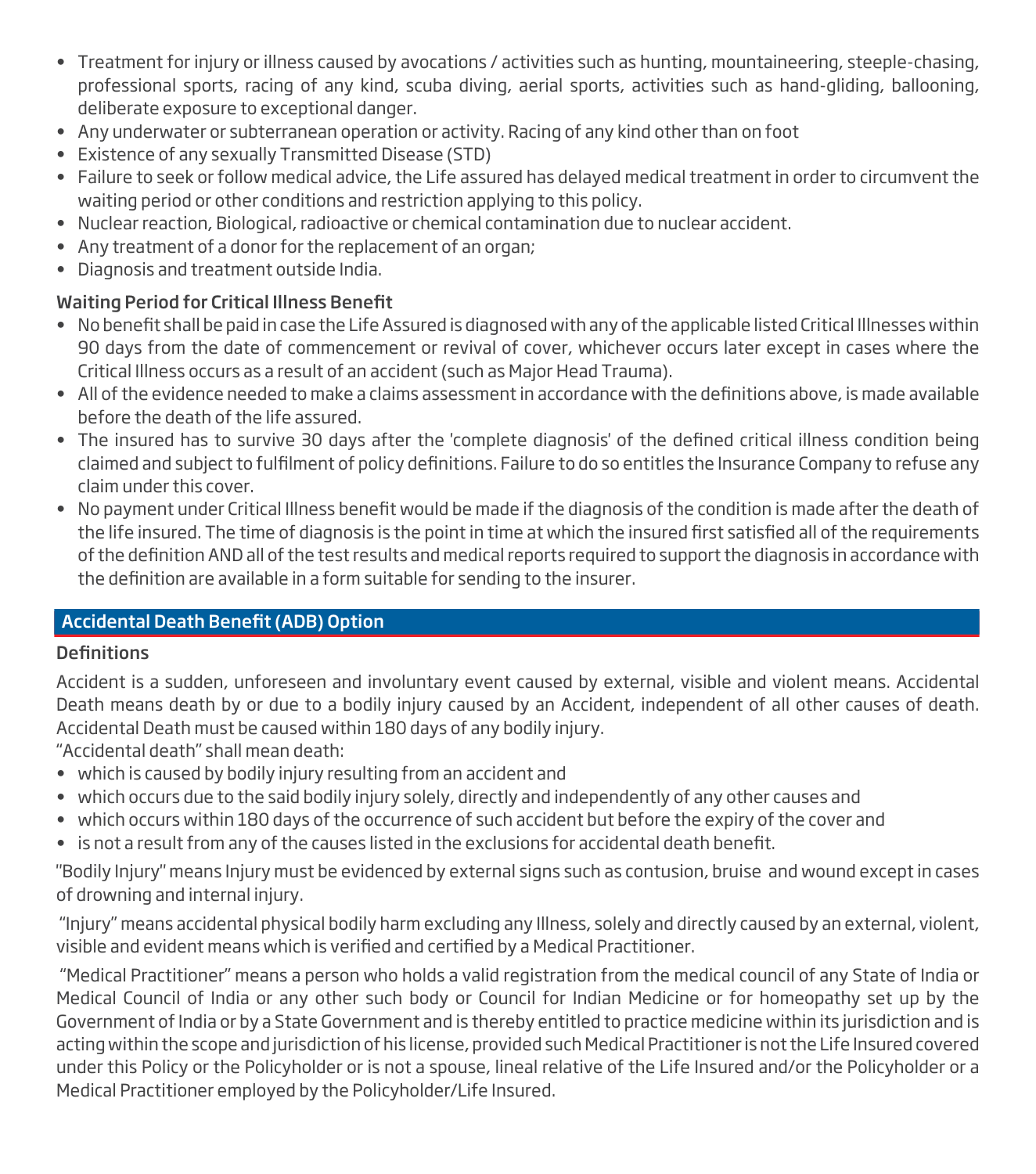## Exclusions for Accidental Death benefit

Additional accidental death benefit will not be payable, if death is caused directly or in-directly from any of the following:

- If the death occurs after 180 days from the date of the accident
- Injury occurred before the risk commencement date
- Suicide or attempted suicide or intentional self-inflicted injury, by the life insured, whether sane or not at that time.
- Life assured being under the influence of drugs, alcohol, narcotics or psychotropic substance, not prescribed by a Registered Medical Practitioner.
- War, invasion, hostilities (whether war is declared or not), civil war, rebellion, terrorist activity, revolution or taking part in a riot or civil commotion, strike or industrial action.
- Participation by the life assured in a criminal or unlawful act with criminal intent or committing any breach of law including involvement in any fight or affray.
- Treatment for injury or illness caused by avocations / activities such as hunting, mountaineering, steeple-chasing, professional sports, racing of any kind, scuba diving, aerial sports, activities such as hand-gliding, ballooning, deliberate exposure to exceptional danger.
- Any underwater or subterranean operation or activity. Racing of any kind other than on foot
- Services in any military, air force, naval, police, paramilitary or similar organisation including service in the armed forces in time of declared or undeclared war or while under orders for warlike operations or restoration of public order,
- Participation by the insured person in any flying activity other than as a bona fide passenger (whether paying or not), in a licensed aircraft provided the life insured does not, at the time, have any duty on board such aircraft.
- Violation or attempted violation of the law or resistance to arrest.
- Nuclear reaction, Radioactive or chemical contamination due to nuclear accident.

## Terms and Conditions

We recommend that you read and understand this product brochure & customized benefit illustration and understand what the plan is, how it works and the risks involved before you purchase.

- A) Risk Factors:
	- (1) HDFC Life Insurance Company Limited is the name of our Insurance Company and "HDFC Life Click 2 Protect Life" is the name of this plan. The name of our company and the name of our plan do not, in any way, indicate the quality of the plan, its future prospects or returns.
	- (2) Please know the associated risks and the applicable charges, from your Insurance agent or the Intermediary or policy document issued by insurance company.

## B) Suicide Exclusion

 In case of death due to suicide within 12 months from the date of commencement of risk under the policy or from the date of revival of the policy, as applicable, the nominee or beneficiary of the policyholder shall be entitled to at least 80% of the total premiums paid till the date of death or the surrender value available as on the date of death whichever is higher, provided the policy is in force.

## C) Tax Benefits

Tax benefits under this plan may be available. Premiums paid by an individual or HUF under this plan and the benefits received from this policy may be eligible for tax benefits as per the applicable sections of the Income Tax Act, 1961, as amended from time to time.

You are requested to consult your tax advisor for advice on Tax Benefits.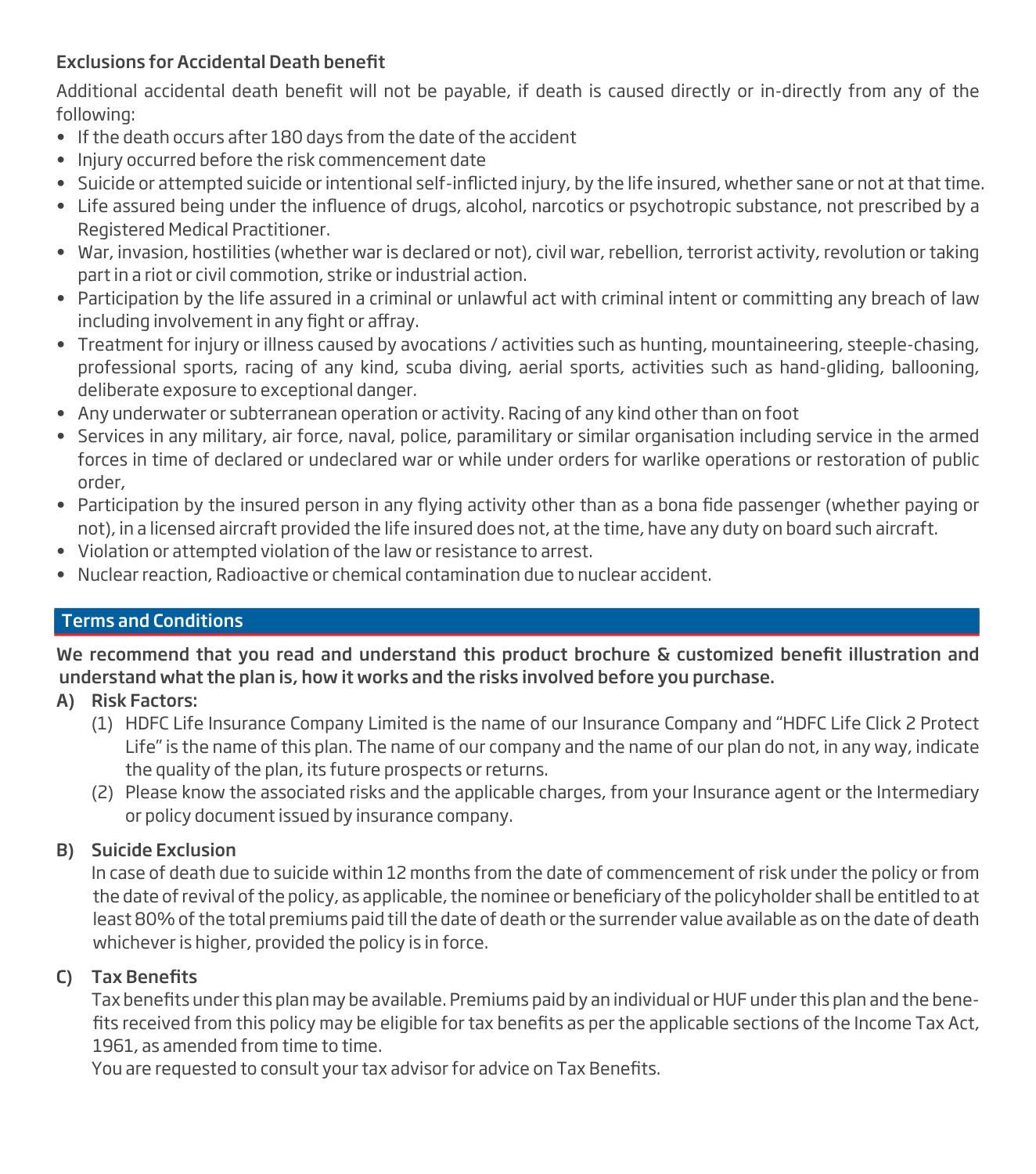## D) Cancellation in the Free-Look period:

 In case you are not agreeable to the any of the policy terms and conditions, you have the option of returning the policy to us stating the reasons thereof, within 15 days from the date of receipt of the policy. The Free-Look period for policies purchased through Distance Marketing (specified below) will be 30 days. On receipt of your letter along with the original policy documents, we shall arrange to refund the premiums paid subject to deduction of the proportionate risk premium for the period on cover, expenses incurred by us on medical examination, if any, and stamp duty.

*Distance Marketing refers to insurance policies sold through any mode apart from face-to-face interactions such*  as telephone, internet etc (Please refer to "Guidelines on Distance Marketing of Insurance Product" for exhaustive  $definition of Distance Marketing)$ 

E) An underwriting extra premium may be charged in case of Sub-standard lives and Smokers as per our prevalent Underwriting policy.

#### F) Policy Loan:

No Policy Loans are available under this product.

- G) Nomination as per Section 39 of the Insurance Act 1938 as amended from time to time:
	- (1) The policyholder of a life insurance on his own life may nominate a person or persons to whom money secured by the policy shall be paid in the event of his death.
	- (2) Where the nominee is a minor, the policyholder may appoint any person to receive the money secured by the policy in the event of policyholder's death during the minority of the nominee. The manner of appointment to be laid down by the insurer.
	- (3) Nomination can be made at any time before the maturity of the policy.
	- (4) Nomination may be incorporated in the text of the policy itself or may be endorsed on the policy communicated to the insurer and can be registered by the insurer in the records relating to the policy.
	- (5) Nomination can be cancelled or changed at any time before policy matures, by an endorsement or a further endorsement or a will as the case may be.
	- (6) A notice in writing of Change or Cancellation of nomination must be delivered to the insurer for the insurer to be liable to such nominee. Otherwise, insurer will not be liable if a bonafide payment is made to the person named in the text of the policy or in the registered records of the insurer.
	- (7) Fee to be paid to the insurer for registering change or cancellation of a nomination can be specified by the Authority through Regulations.
	- (8) A transfer or assignment made in accordance with Section 38 shall automatically cancel the nomination except in case of assignment to the insurer or other transferee or assignee for purpose of loan or against security or its reassignment after repayment. In such case, the nomination will not get cancelled to the extent of insurer's or transferee's or assignee's interest in the policy. The nomination will get revived on repayment of the loan.
	- (9) The provisions of Section 39 are not applicable to any life insurance policy to which Section 6 of Married Women's Property Act, 1874 applies or has at any time applied except where before or after Insurance Laws (Amendment) Act 2015, a nomination is made in favour of spouse or children or spouse and children whether or not on the face of the policy it is mentioned that it is made under Section 39. Where nomination is intended to be made to spouse or children or spouse and children under Section 6 of MWP Act, it should be specifically mentioned on the policy. In such a case only, the provisions of Section 39 will not apply.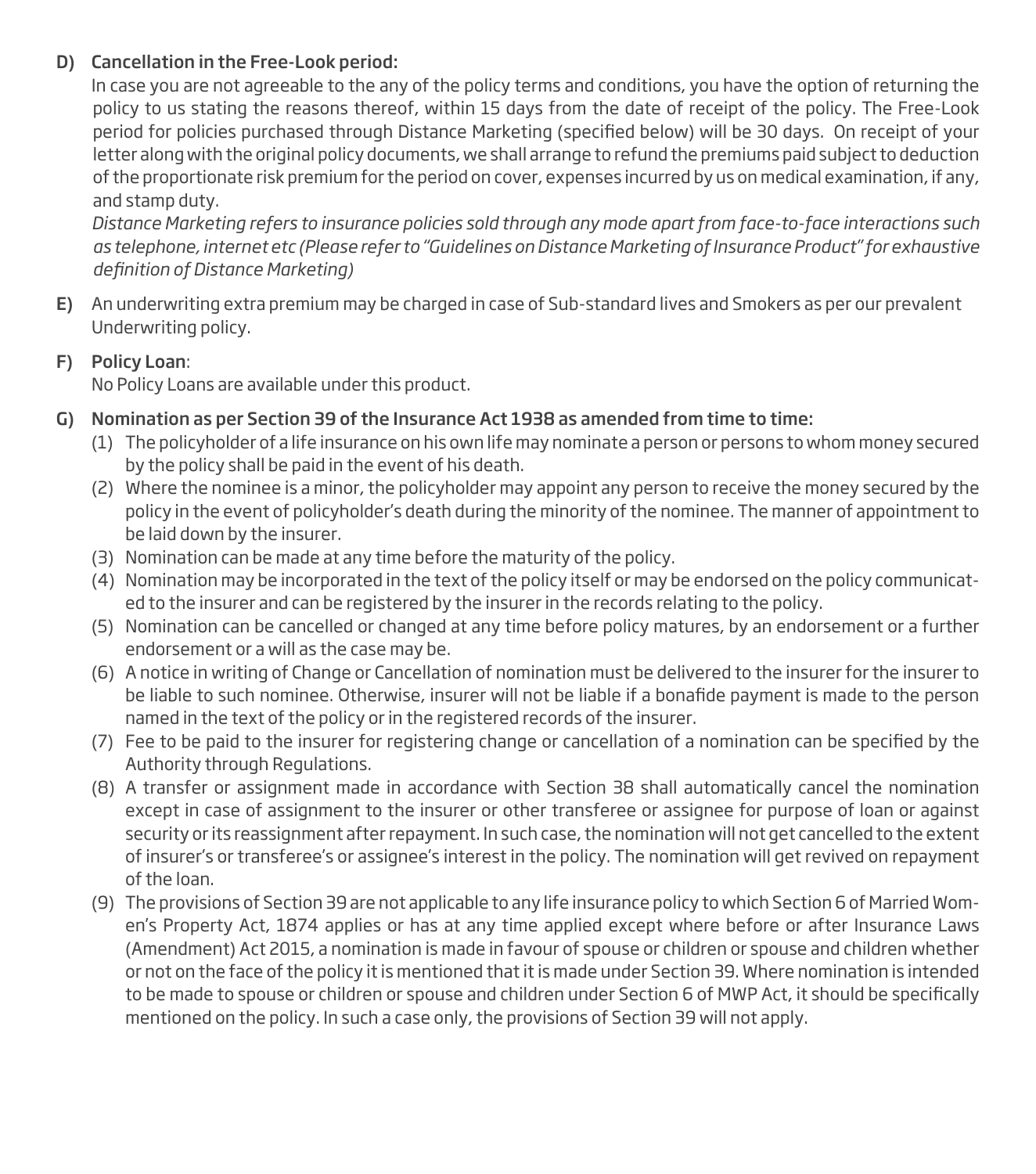#### H) Assignment as per Section 38 of the Insurance Act 1938 as amended from time to time:

- (1) This policy may be transferred/assigned, wholly or in part, with or without consideration.
- (2) An Assignment may be effected in a policy by an endorsement upon the policy itself or by a separate instrument under notice to the Insurer.
- (3) The instrument of assignment should indicate the fact of transfer or assignment and the reasons for the assignment or transfer, antecedents of the assignee and terms on which assignment is made.
- (4) The assignment must be signed by the transferor or assignor or duly authorized agent and attested by at least one witness.
- (5) The transfer or assignment shall not be operative as against an Insurer until a notice in writing of the transfer or assignment and either the said endorsement or instrument itself or copy there of certified to be correct by both transferor and transferee or their duly authorized agents have been delivered to the Insurer.
- (6) Fee to be paid for assignment or transfer can be specified by the Authority through Regulations.
- (7) On receipt of notice with fee, the Insurer should Grant a written acknowledgement of receipt of notice. Such notice shall be conclusive evidence against the insurer of duly receiving the notice.
- (8) The Insurer may accept or decline to act upon any transfer or assignment or endorsement, if it has sufficient reasons to believe that it is (a) not bonafide or (b) not in the interest of the policyholder or (c) not in public interest or (d) is for the purpose of trading of the insurance policy.
- (9) In case of refusal to act upon the endorsement by the Insurer, any person aggrieved by the refusal may prefer a claim to IRDAI within 30 days of receipt of the refusal letter from the Insurer.

Section G (Nomination) and H (Assignment or Transfer) are simplified versions prepared for general information only and hence are not comprehensive. For full texts of these sections please refer to Section 38 and Section 39 of the Insurance Act, 1938 as amended by The Insurance Laws (Amendment) Act, 2015.

## I) Prohibition of Rebates: In accordance with Section 41 of the Insurance Act, 1938 as amended from time to time:

- $(1)$  No person shall allow or offer to allow, either directly or indirectly, as an inducement to any person to take out or renew or continue an insurance in respect of any kind of risk relating to lives or property in India, any rebate of the whole or part of the commission payable or any rebate of the premium shown on the policy, nor shall any person taking out or renewing or continuing a policy accept any rebate, except such rebate as may be allowed in accordance with the published prospectuses or tables of the insurer.
- (2) Any person making default in complying with the provisions of this section shall be liable for a penalty which may extend to ten lakh rupees.

## J) Non-Disclosure: In accordance with Section 45 of the Insurance Act, 1938 as amended from time to time:

- (1) No policy of life insurance shall be called in question on any ground whatsoever after the expiry of three years from the date of the policy, i.e., from the date of issuance of the policy or the date of commencement of risk or the date of revival of the policy or the date of the rider to the policy, whichever is later.
- (2) A policy of life insurance may be called in question at any time within three years from the date of issuance of the policy or the date of commencement of risk or the date of revival of the policy or the date of the rider to the policy, whichever is later, on the ground of fraud: Provided that the insurer shall have to communicate in writing to the insured or the legal representatives or nominees or assignees of the insured the grounds and materials on which such decision is based.
- (3) Notwithstanding anything contained in sub-section (2), no insurer shall repudiate a life insurance policy on the ground of fraud if the insured can prove that the mis-statement of or suppression of a material fact was true to the best of his knowledge and belief or that there was no deliberate intention to suppress the fact or that such mis-statement of or suppression of a material fact are within the knowledge of the insurer: Provided that in case of fraud, the onus of disproving lies upon the beneficiaries, in case the policyholder is not alive.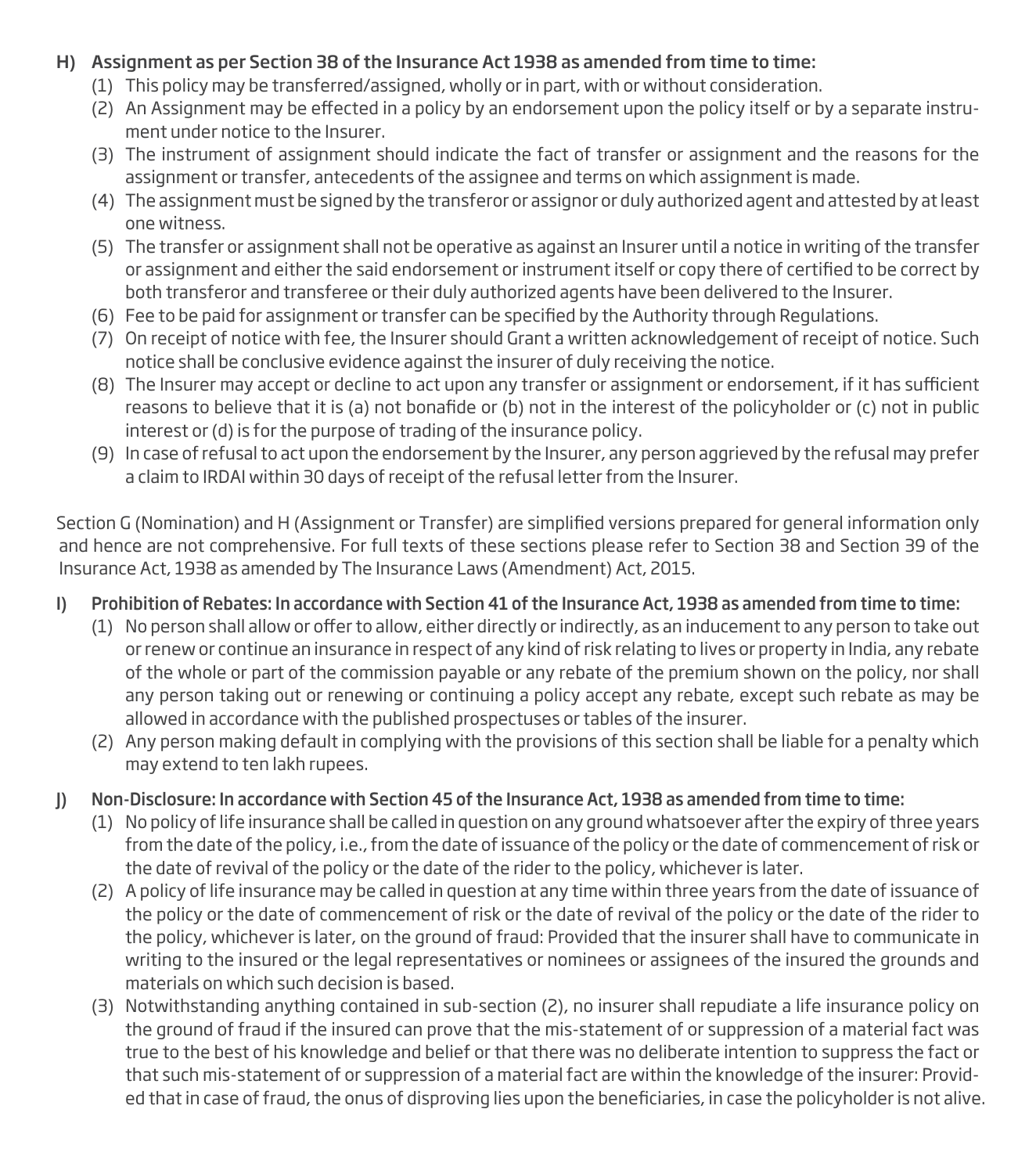- (4) A policy of life insurance may be called in question at any time within three years from the date of issuance of the policy or the date of commencement of risk or the date of revival of the policy or the date of the rider to the policy, whichever is later, on the ground that any statement of or suppression of a fact material to the expectancy of the life of the insured was incorrectly made in the proposal or other document on the basis of which the policy was issued or revived or rider issued: Provided that the insurer shall have to communicate in writing to the insured or the legal representatives or nominees or assignees of the insured the grounds and materials on which such decision to repudiate the policy of life insurance is based: Provided further that in case of repudiation of the policy on the ground of misstatement or suppression of a material fact, and not on the ground of fraud, the premiums collected on the policy till the date of repudiation shall be paid to the insured or the legal representatives or nominees or assignees of the insured within a period of ninety days from the date of such repudiation.
- (5) Nothing in this section shall prevent the insurer from calling for proof of age at any time if he is entitled to do so, and no policy shall be deemed to be called in question merely because the terms of the policy are adjusted on subsequent proof that the age of the Life Insured was incorrectly stated in the proposal.
- K) In case of fraud or misstatement including non-disclosure of any material facts, the Policy shall be cancelled immediately and the Surrender Value shall be payable, subject to the fraud or misstatement being established in accordance with Section 45 of the Insurance Act, 1938, as amended from time to time.

## L) Taxes:

#### Indirect Taxes

 Taxes and levies as applicable shall be levied as applicable. Any taxes, statutory levy becoming applicable in future may become payable by you by any method including by levy of an additional monetary amount in addition to premium and or charges.

#### Direct Taxes

 Tax will be deducted at the applicable rate from the payments made under the policy, as per the provisions of the Income Tax Act, 1961, as amended from time to time.

M) A policyholder can now have his life insurance policies in dematerialized form through a password protected online account called an electronic Insurance Account (eIA). This eIA can hold insurance policies issued from any insurer in dematerialized form, thereby facilitating the policy holder to access his policies on a common online platform. Facilities such as online premium payment, changes in address are available through the eIA. Furthermore, you would not be required to provide any KYC documents for any future policy purchase with any insurer. For more information on eIA visit http://www.hdfclife.com/customer-service/life-insurance-policy-dematerialization